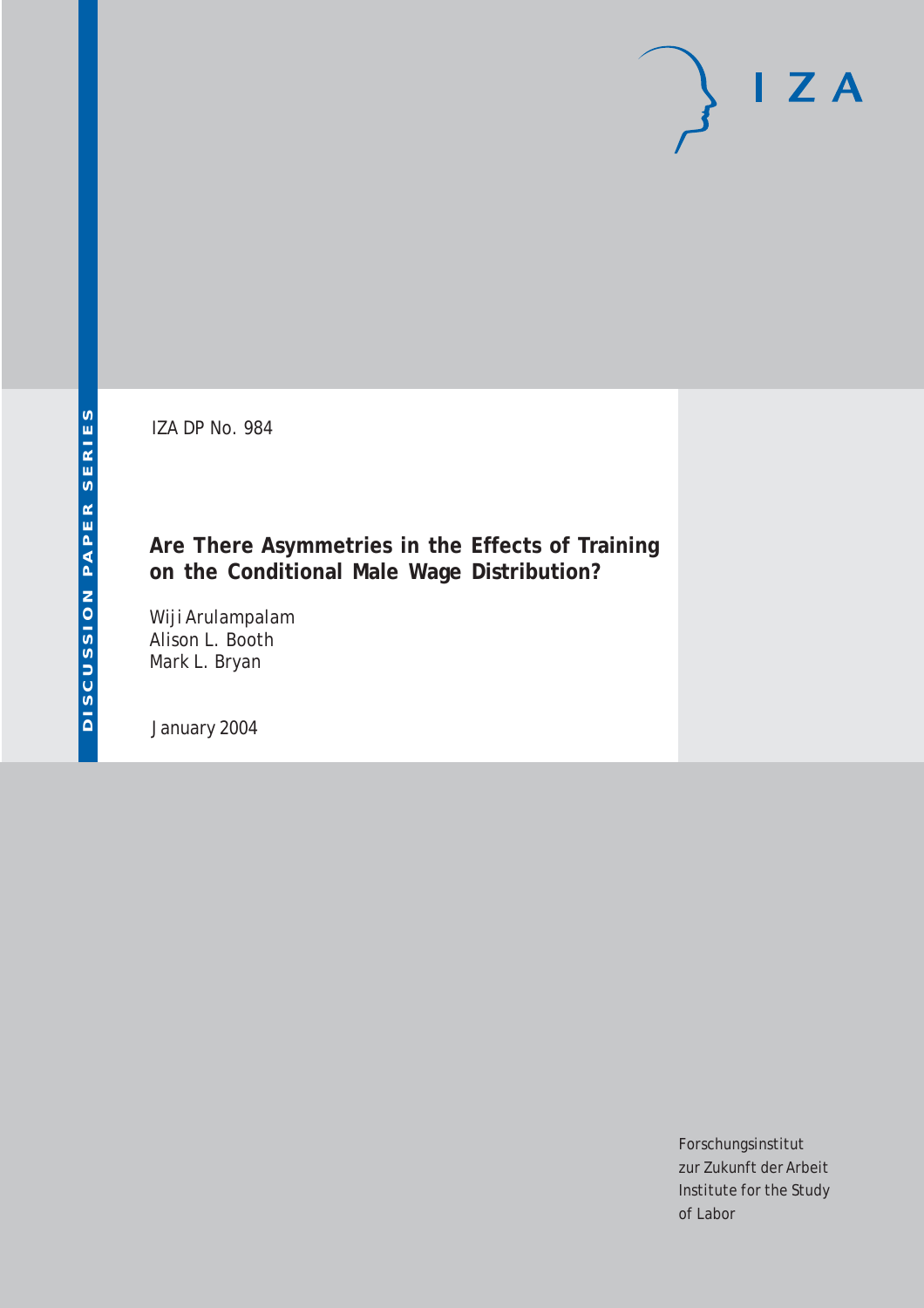# **Are There Asymmetries in the Effects of Training on the Conditional Male Wage Distribution?**

### **Wiji Arulampalam**

*University of Warwick and IZA Bonn* 

### **Alison L. Booth**

*Australian National University, University of Essex, CEPR and IZA Bonn* 

### **Mark L. Bryan**

*University of Essex* 

Discussion Paper No. 984 January 2004

IZA

P.O. Box 7240 D-53072 Bonn **Germany** 

Tel.: +49-228-3894-0 Fax: +49-228-3894-210 Email: [iza@iza.org](mailto:iza@iza.org)

This Discussion Paper is issued within the framework of IZA's research area *The Future of Labor.* Any opinions expressed here are those of the author(s) and not those of the institute. Research disseminated by IZA may include views on policy, but the institute itself takes no institutional policy positions.

The Institute for the Study of Labor (IZA) in Bonn is a local and virtual international research center and a place of communication between science, politics and business. IZA is an independent, nonprofit limited liability company (Gesellschaft mit beschränkter Haftung) supported by Deutsche Post World Net. The center is associated with the University of Bonn and offers a stimulating research environment through its research networks, research support, and visitors and doctoral programs. IZA engages in (i) original and internationally competitive research in all fields of labor economics, (ii) development of policy concepts, and (iii) dissemination of research results and concepts to the interested public. The current research program deals with (1) mobility and flexibility of labor, (2) internationalization of labor markets, (3) welfare state and labor market, (4) labor markets in transition countries, (5) the future of labor, (6) evaluation of labor market policies and projects and (7) general labor economics.

IZA Discussion Papers often represent preliminary work and are circulated to encourage discussion. Citation of such a paper should account for its provisional character. A revised version may be available on the IZA website ([www.iza.org](http://www.iza.org/)) or directly from the author.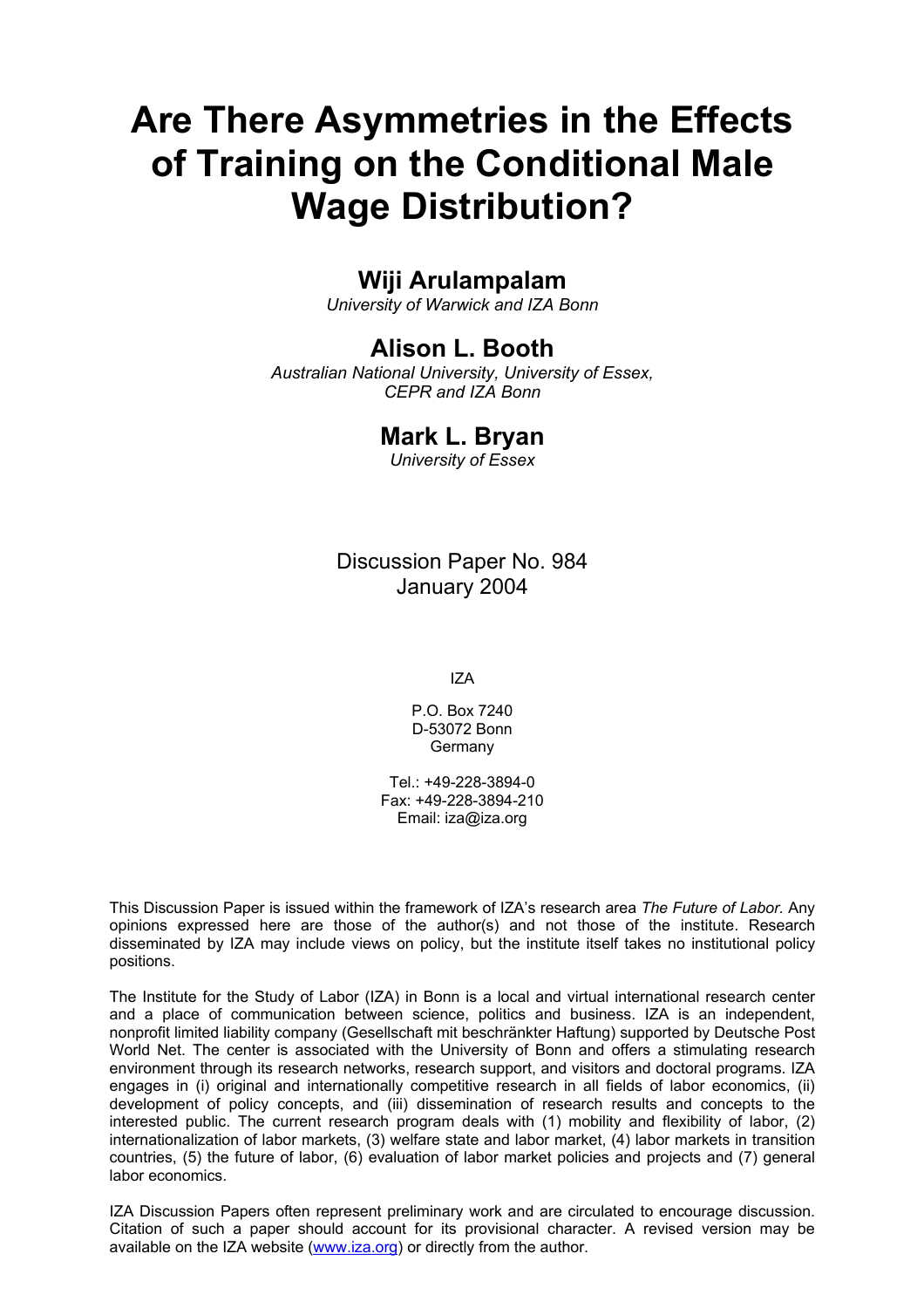IZA Discussion Paper No. 984 January 2004

# **ABSTRACT**

## **Are There Asymmetries in the Effects of Training on the Conditional Male Wage Distribution?**[∗](#page-2-0)

We use a quantile regression framework to investigate the degree to which work-related training affects the location, scale and shape of the conditional wage distribution. Human capital theory suggests that the percentage returns to training investments will be the same across the conditional wage distribution. Other theories – whether based on imperfections in the labour market or on skill-mix heterogeneity – suggest that this need not be the case. Using the first six waves of the European Community Household Panel, we investigate these issues for private sector men in ten European Union countries. Our results show that, for the vast majority of countries, investment in training yields similar percentage returns across the conditional wage distribution. Only Belgium was an outlier in this respect. However, our results do indicate that there are considerable differences in *mean returns* to training across countries.

JEL Classification: J24, J31, C29

Keywords: private sector training, wages, education, quantile regression

Corresponding author:

 $\overline{a}$ 

Mark L. Bryan Institute for Social and Economic Research University of Essex Wivenhoe Park Colchester CO4 3SQ United Kingdom Email: [markb@essex.ac.uk](mailto:markb@essex.ac.uk)

<span id="page-2-0"></span><sup>∗</sup> We are grateful for financial support from the Leverhulme Trust under the Award F/00213/H "Training in Europe: Its Causes and Consequences", and to Marco Francesconi, Amanda Gosling and Kevin Hallock for useful discussions. We also thank seminar participants at the Institute for Social and Economic Research, University of Essex for helpful comments.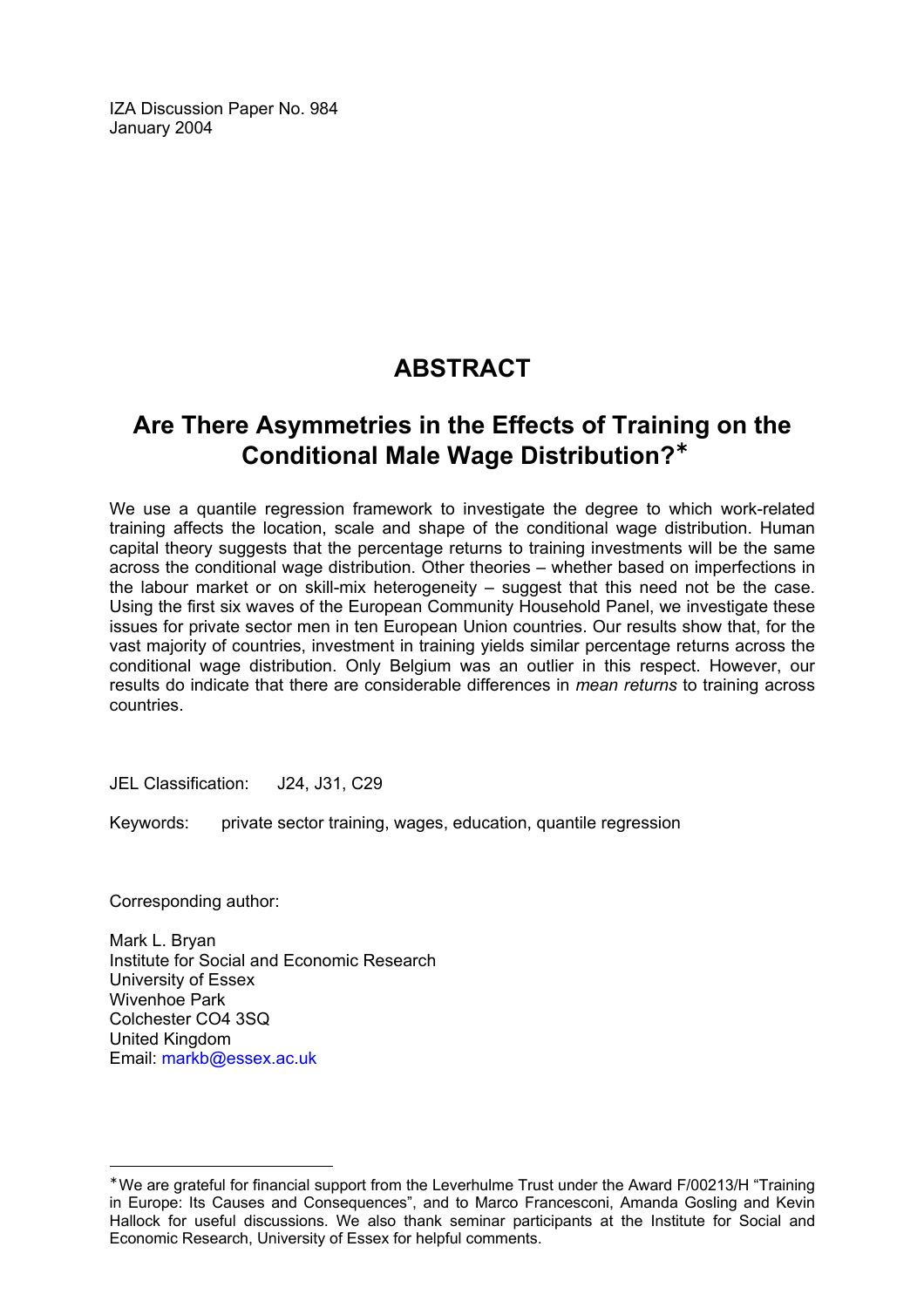#### **1. INTRODUCTION**

l

The mean returns to various forms of human capital have been extensively investigated in the labour economics literature, especially the returns to formal education and work-related training. Relatively recently, attention has shifted to investigating the degree to which education might be associated with more complex changes in the conditional wage distribution, and what these associations say about movements in wage inequality and differing returns to education.<sup>1</sup> In this paper we utilize the quantile regression  $(QR)$ framework to investigate the extent to which private sector training affects the location, scale and shape of the conditional wage distribution, and investigate whether or not these patterns are consistent with various alternative models of training investment and labour market structures. Using the first six waves of the European Community Household Panel (ECHP), we carry out this analysis for private sector men in ten European Union countries.<sup>2</sup>

There are a number of economic variables that are not typically available in micro data sets but that can affect wages. Examples are unobserved 'ability', unmeasured components of human capital formation such as informal training giving rise to productivity differences, and labour market structures like monopsony. They can explain why there is still a wide dispersion of wages even after conditioning on a range of observable human capital characteristics. For example, in our analysis, we condition on the initial wage and a set of other firm-specific, job-specific and personal characteristics including accumulated training. We hypothesise that the dispersion of conditional wages is caused by differing rates of unmeasured, informal skill accumulation; differences in the specific-general mix of these skills; individual-specific productivity; and differing market structures. In contrast to

<sup>1</sup> For surveys of studies estimating the mean returns to education and training, see Ashenfelter and Card (2001) and Ashenfelter and RJ Lalonde (1996). Studies estimating the returns to education using quantile regression techniques include Arias, Hallock and Sosa-Escudero (2001) and Gonzales and Miles (2001).<br><sup>2</sup> To our knowledge there are no studies investigating how training offerts the conditional wage distribution

To our knowledge there are no studies investigating how training affects the conditional wage distribution, although there has been a recent surge in the estimation of wage equations using quantile regression techniques (see Fitzenberger, *et al,* 2001, for some applications of quantile regression techniques.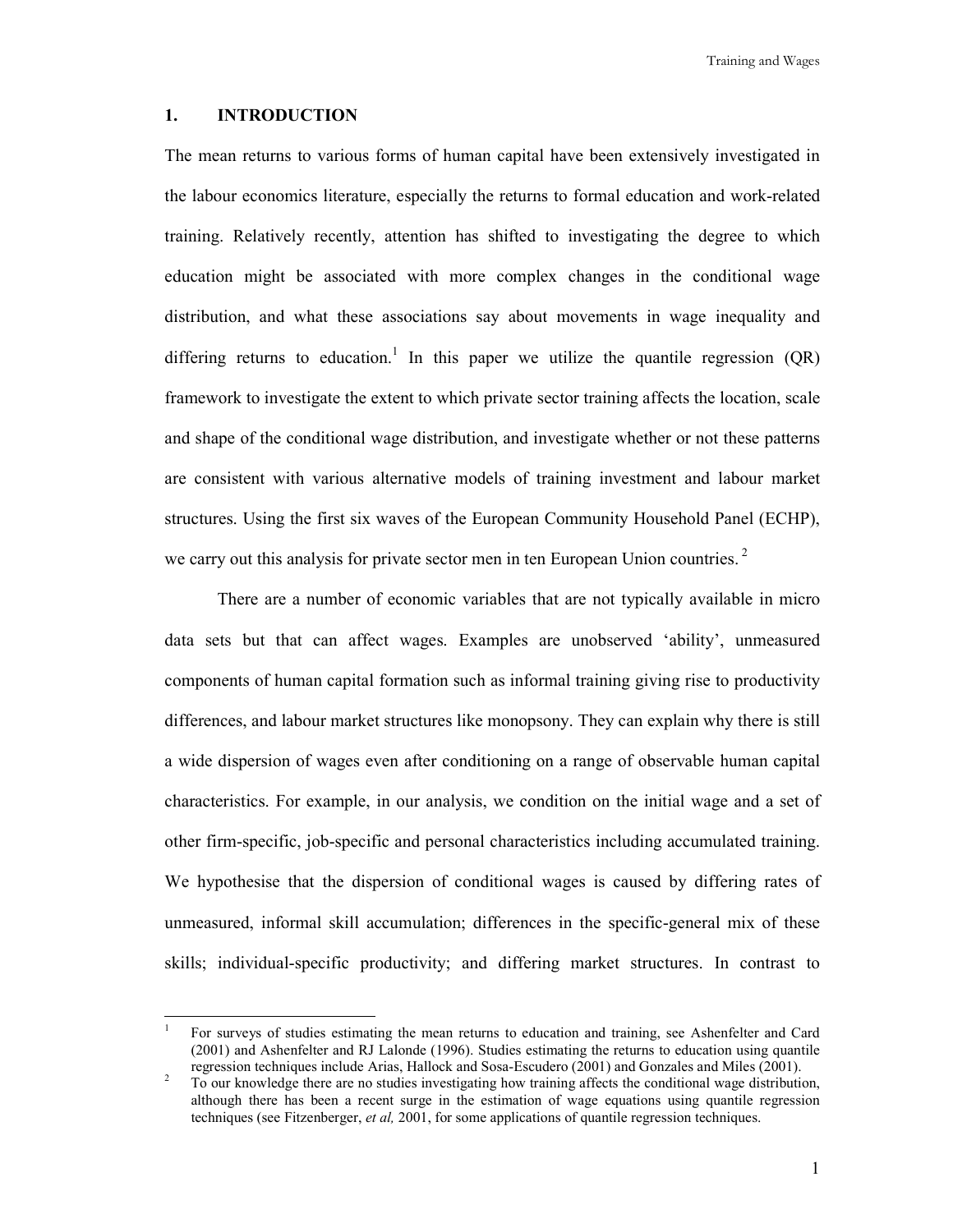conventional ordinary least squares (OLS) techniques, QR methods allow for flexible interactions between these unobservable factors and observable wage determinants. If the observed determinants of wages, such as training, interact with the unobservables in a nontrivial way – for example, if monopsony affects the returns to training – then an exogenous shift in training may affect the scale and shape, as well as the location, of the conditional distribution.<sup>34</sup> While OLS allows a locational shift only, QR provides a fuller view of these effects. We now discuss some reasons why we may or may not expect human capital effects to differ across the conditional wage distribution.

In a perfectly competitive labour market, there are good reasons to expect that percentage returns to investment in similar forms of human capital might be the same across the conditional wage distribution.. If capital and labour markets function according to the competitive paradigm and if human capital is general, then any individual investment in human capital should yield equal percentage returns across the conditional wage distribution. However, there are several arguments suggesting that this might not be the case.

First, if there are significant complementarities between unobservable ability and education, then higher ability individuals – further to the right in the conditional wage distribution – might have higher returns to education. This has been found in a study by Arias, Hallock and Sosa-Escudero, 2001. If this argument also applies to work-related

l

<sup>3</sup> In order to difference out the effects of unobserved individual effects in standard linear panel data models it is assumed that they enter the equation additively. In contrast, here we assume that the unobservables enter via interactions with the other covariates. As in the standard linear panel data model, the assumption that the overall equation error is uncorrelated with unobserved heterogeneity and included covariates is maintained here. 4

Quantile regression allows identification of the returns to training in the sense that it provides a picture of how the conditional distribution varies with training. For example, a positive coefficient on the training variable in a  $10<sup>th</sup>$  percentile regression would indicate that an increment of training is associated with an upward movement in the  $10<sup>th</sup>$  percentile of the conditional wage distribution. This coefficient, which is the derivative of the conditional quantile function, is the estimated return. The models we sketch out in the text imply certain patterns of estimated returns, and we test whether the data are consistent with these. Without such priors it is difficult to make inferences about the wages of given individuals based on QR coefficients (for example, one cannot say whether an individual at the  $10<sup>th</sup>$  percentile in the absence of training would remain at the  $10<sup>th</sup>$  percentile if they received training).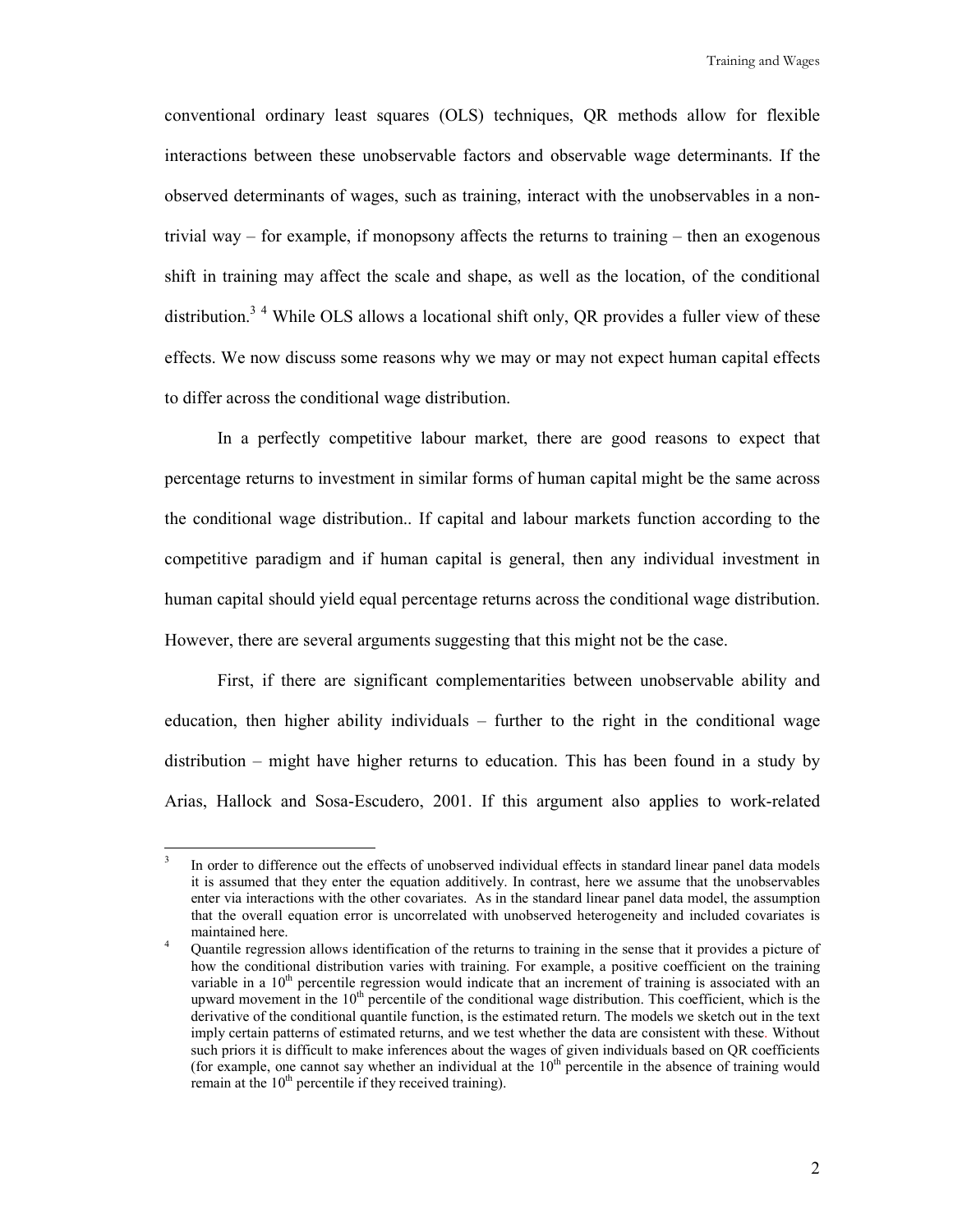training, there will be an upward sloping profile when we graph the training effect across quantiles of the conditional wage distribution, because of ability (an unobservable individual-specific effect that may interact with training differentially across the conditional wage distribution).

Second, any variations in the returns to training across the conditional wage distribution might reflect heterogeneity in the mix of skills that are embodied in training. In particular, as suggested by Stevens (1994) and Lazear (2003), some firms might offer skills packages – comprising both formal and informal training – that are more specific than others. Training that is specific and partially firm-financed will produce lower individual wage returns than self-financed general training. We can measure the more formal types with our training measure and on-the-job training with our tenure measure. But, as noted above, there may still be some types of informal training that we are unable to capture with our controls and a heterogeneous specific-general mix will add to the conditional dispersion of wages. If there are complementarities between formal and informal training, we would find that the estimated formal training effects on wages should increase as we move up the conditional wage distribution. Workers to the left of the conditional wage distribution will be those who have received training that is specific and partially firm-financed. Those to the right may have received general training. But here the reason will be due to unobservable *firm-specific* effects rather than individual-specific effects.

Third, if the labour market is not everywhere perfectly competitive, there could also be varying returns to training across the conditional wage distribution. A number of recent papers suggest that labour market imperfections might lead firms to finance general training (Stevens, 1994; Acemoglu and Piscke, 1999; Booth and Zoega, 1999). This will be the case wherever a worker's productivity is increasing at a faster rate than wages. To the extent that this 'wedge' is unobservable in survey data, we might expect to see variations from the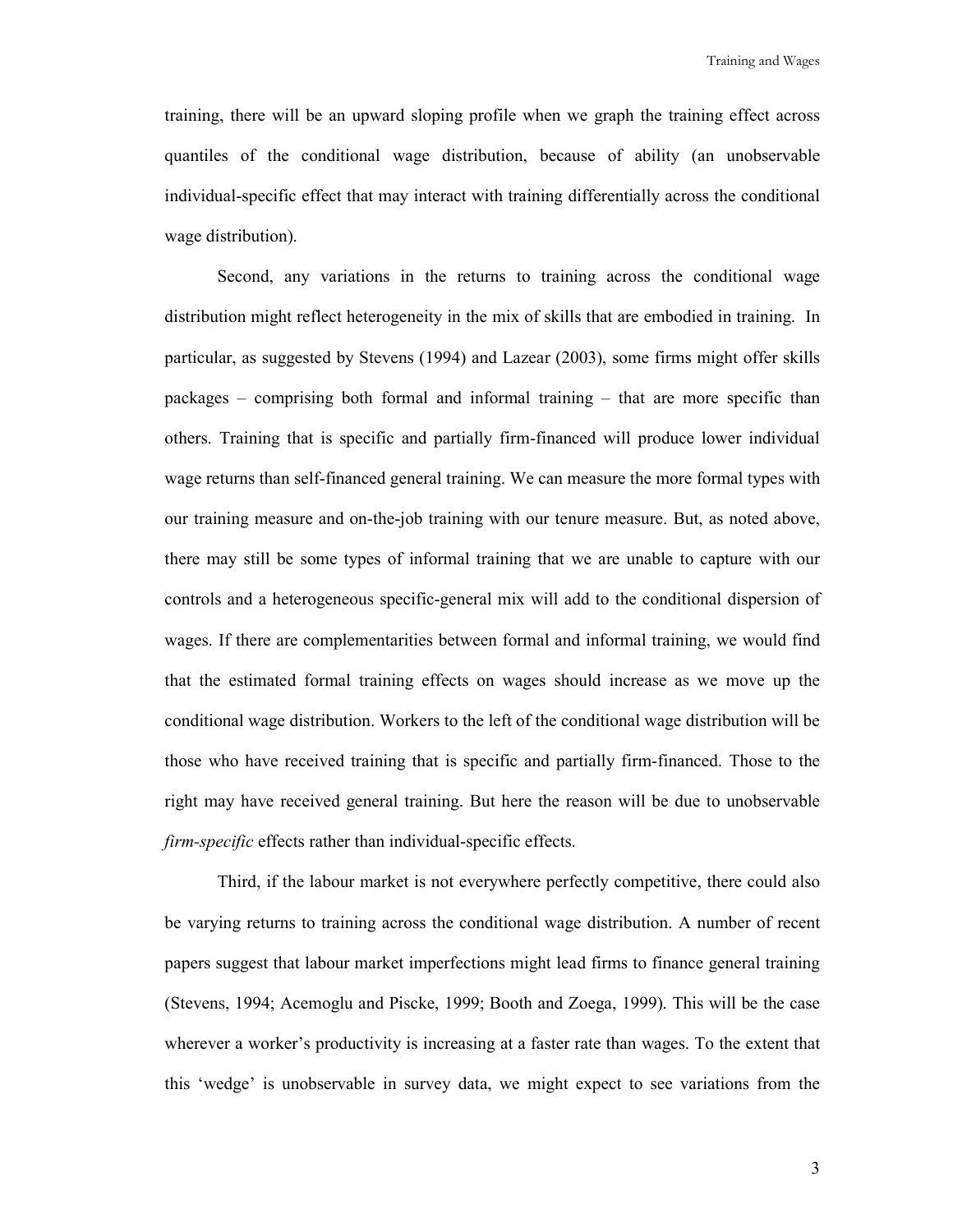average returns to training across different quantiles of the conditional wage distribution. These will reflect unobservable differences in the degree of imperfect competition and in the extent to which firms have financed individuals' training and are reaping the returns.

For example, workers subject to greater monopsony power will have lower than expected wages, and the firm will take a larger share of the returns to any training. Therefore, the estimated training effects on wages should increase as we move up the conditional wage distribution. Intuitively this is because by definition monopsony power is associated with lower wages. As this power declines, not only will trained workers finance more of their training and thus reap greater returns, but untrained workers will be paid more as monopsony power declines and we move up the conditional wage distribution. However, such effects might not appear as unobservable, since imperfect competition in the labour market might by proxied by industry dummies. Moreover, since we are analysing men, the usual monopsony arguments - that are arguably more likely to apply to women constrained by family circumstances - may not be relevant, although Manning (2003) suggests otherwise.

Finally, some firms – for instance those with better human resource management might simply offer better quality work-related training than other firms as well as pay higher wages. Workers to the left of the conditional wage distribution will be those in the lower quality firms and that is why both training returns and the untrained wage are lower. Those to the right are in the better quality firms. In this case there will be again be an upward sloping profile when we graph the training effect across quantiles of the conditional wage distribution and here the reason will also be unobservable firm-specific effects.

These various hypotheses are hard to test with available data. Ideally we would like linked employer-employee data in order to control for individual- and firm-specific unobservable and observable effects.<sup>5</sup> However, in this paper we take a first step towards

 $\overline{a}$ 

<sup>5</sup> However, even this type of data will typically not have information on productivity.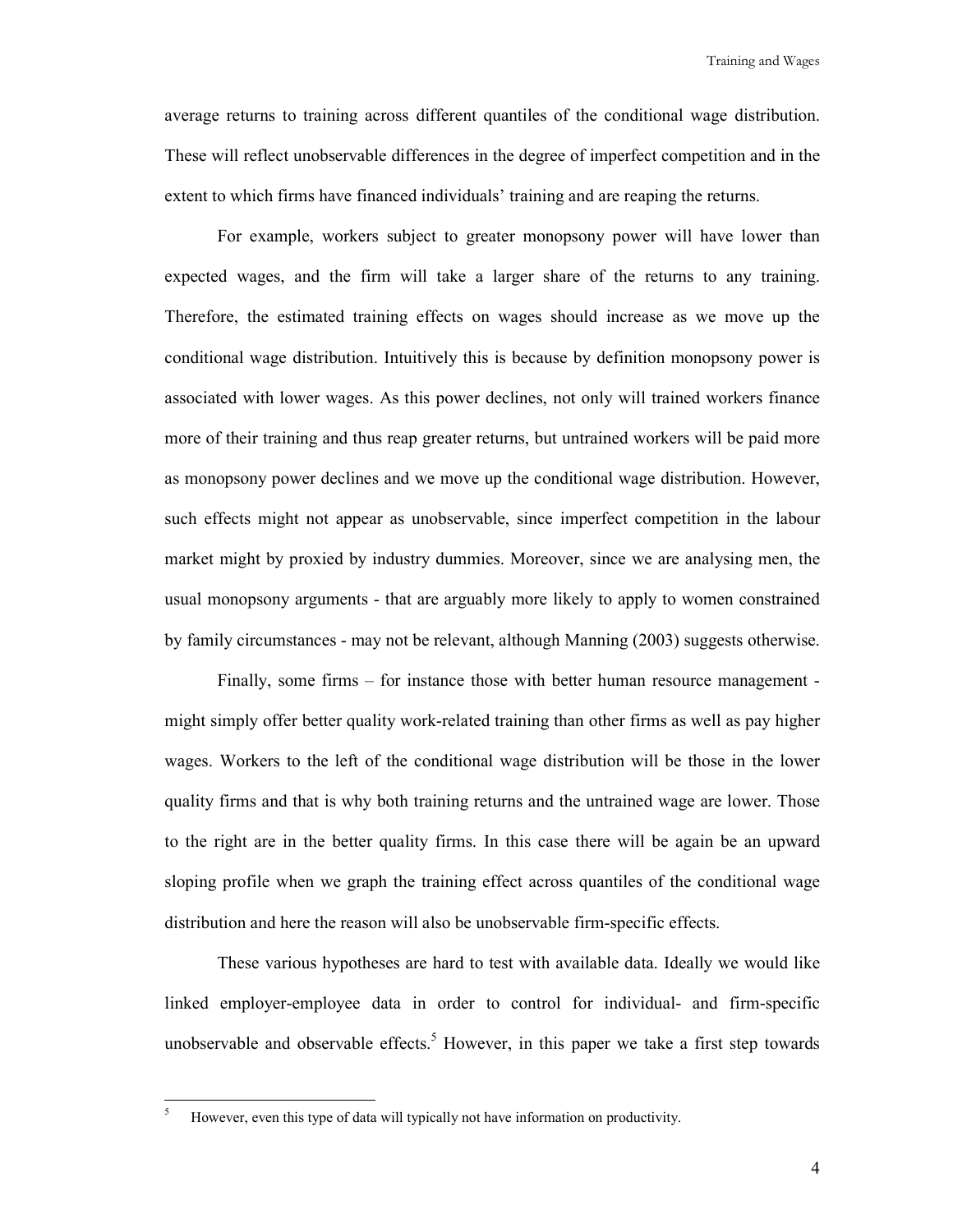investigating these issues by analysing the impact of work-related training on the conditional wage distribution using QR techniques for a sample of individual-level data. A related goal is to see how these training effects differ across European Union (EU) countries.<sup>6</sup>

#### **2. THE ECONOMETRIC MODEL**

 $\overline{a}$ 

There is now an extensive literature that estimates the impact of training on expected wages using a linear regression framework (see *inter alia* references in Ashenfelter and Lalonde, 1996; and Arulampalam and Booth, 2001). Here, we deviate from this common practice by looking at the effects of training and other covariates on different quantiles of the log wage distribution.<sup>7</sup> The main advantage of a quantile regression (QR) framework is that it enables one to model the effects of the covariates on the location, scale and shape of the conditional wage distribution, unlike the linear regression model (least squares) that only allows one to look at the effect on the location (the conditional mean).

 Training receipts can have a cumulative effect on wages. Since we do not have the entire history of training receipts for individuals in our sample, we include the wage from wave 1 as an additional regressor in the QR framework in order to take into account the role played by the past training receipts in the accumulation of additional human capital.<sup>8</sup> This also enables us to control for possible time-invariant individual specific unobservable effects in this framework.<sup>9</sup>

<sup>6</sup> There is an extensive literature on the evaluation of particular labour market programmes, using a variety of techniques. For example, see Heckman *et al.* (1994) look at the average effects of training on the treated, Heckman *et al* (1997) look at the distribution of treatment effects using a non instrumental variable (IV) framework, and Abadie *et al* (2002) look at training effect on different quantiles of the wage distribution using the IV framework. The variable of interest here is employer provided training and not a labour market program and thus we do not treat training as endogenous here.

The linear conditional quantile regression model was first introduced by Koenker and Bassett (1978). For a recent survey of these models, see Buchinsky (1998).

There is no information on the complete history of training received by individuals in the sample. All we observe is whether or not an individual receives an additional training event at each wave.

In simple panel data models concerned with estimating the effect of training on conditional mean wage, it is customary to either first difference the equation prior to estimation or to use within-group deviations to account for individual specific unobservables. This route is not open to us, since the difference of the wage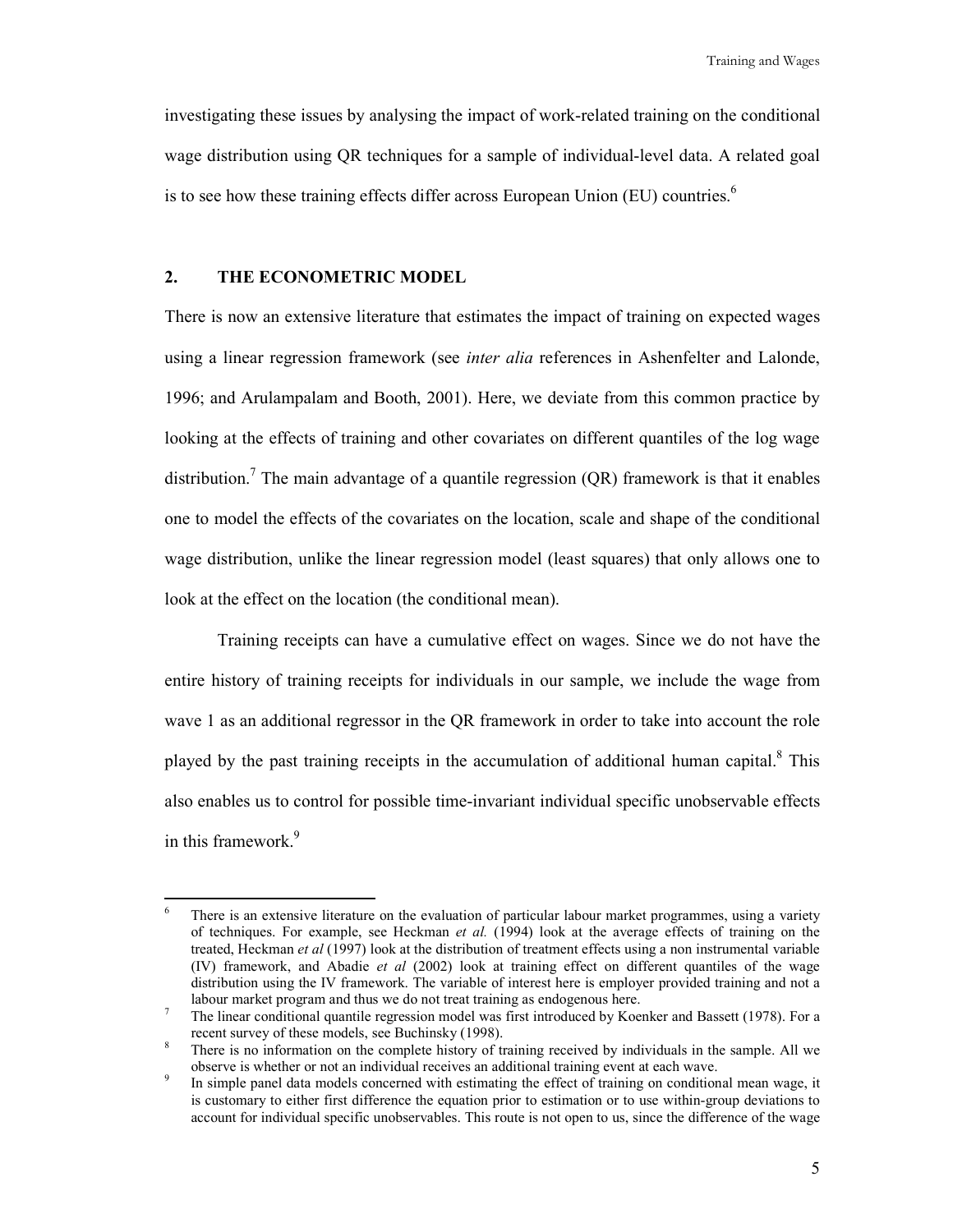We specify the  $\theta$ th (0< $\theta$ < $1$ )<sup>10</sup> conditional quantile of the log wage (*w*) distribution for the *i*-th individual  $(i=1, ..., n)$  in wave t  $(t=2, ..., T<sub>i</sub>)$  as

$$
\text{Quant}_{\theta}(w_{ii}|\mathbf{x}_{it}, \mathbf{D}_{it}, w_{il}) = \alpha(\theta) + \mathbf{x}_{it}^{\prime} \beta(\theta) + \mathbf{D}_{it} \gamma(\theta) + \delta(\theta) w_{il} \tag{1}
$$

implying

$$
w_{it} = \alpha(\theta) + \mathbf{x}_{it} \mathbf{\hat{\beta}}(\theta) + \mathbf{D}_{it} \gamma(\theta) + \delta(\theta) w_{il} + u_{\theta it}
$$
 (2)

with  $\text{Quant}_{\theta}(u_{\theta}u|\mathbf{x}_{it}, \mathbf{D}_{it}, w_{il}) = 0.$ 

In the above specifications, (i)  $w_{il}$  is the log wage from wave 1 which is included to take into account the initial conditions as discussed above, (ii)  $D_{it}$  is the cumulative count of *completed* courses since the first wave of the sample and therefore increases by one every year when there the individual is in receipt of training between the two waves. This model is estimated on the pooled sample of men. Because of the definition of the training variable used in the model, individuals stay in the sample continuously until they fail to give an interview, which results in an unbalanced panel with different individuals contributing different numbers of observations.

Note that, if the underlying model were truly a location model - in the sense that the changes in explanatory variables causing only a change in the location of the distribution of *w* and not in the shape of the distribution - then all the slope coefficients would be the same for all  $\theta$ .<sup>11</sup>

 We use Stata 8 to estimate the coefficients of our QR model. The standard errors are calculated using the bootstrap method using 500 replications.

l

quantile is not the same as the quantile of the differenced wage.<br>
<sup>10</sup>  $\theta$ =0.5 refers to the Median.<br>
<sup>11</sup> Quantile regression models are more general than simple linear regression model allowing for heteroskedastic errors, since the QR model allows for more general dependence of the distribution of *w*  (the dependent variable) on the **x**s instead of just the mean and the variance alone.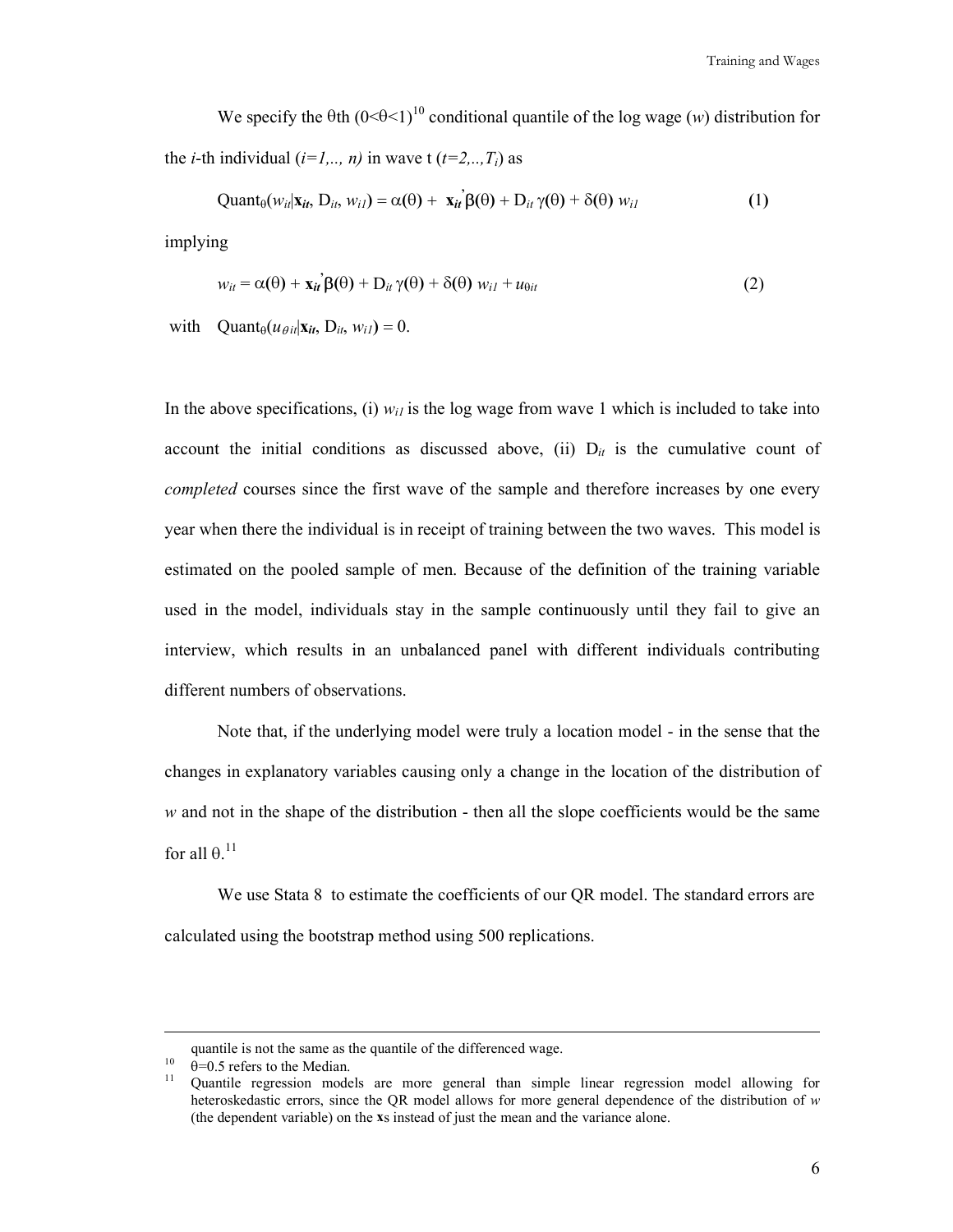#### **3. THE DATA AND EXPLANATORY VARIABLES**

Our data are from the first six waves of the European Community Household Panel (ECHP), a large-scale survey collected annually since 1994 in a standardised format that facilitates cross-country comparisons. However, we have five waves for Austria and four waves for Finland, as they joined the ECHP after 1994. For Britain we use only the first five waves because the format of the training question altered from 1998 onwards, as explained in Booth and Bryan (2002).

 In earlier work using the ECHP, we found that training incidence is typically significantly higher in the EU public sector than the private (Arulampalam, Booth and Bryan, 2003). This finding came as no surprise, since private sector firms are more likely than the public sector to be constrained by the need to make profits, and so they may be less willing to finance training through fears of losing trained workers to rival non-training firms (Booth, 1991). Since various theories about human capital acquisition and its impact on earnings have been formulated with private-sector profit maximisation in mind, we focus only on the private sector in this study.<sup>12</sup> We also consider only men, although in a subsequent study we investigate the gender wage gap using QR techniques and the ECHP data. $13$ 

 We wish to avoid conflating work-related or 'continuing training' with initial vocational education or training.<sup>14</sup> We therefore exclude from our analysis individuals under

 $12 \,$ 12 Moreover, our preliminary testing showed that it is inappropriate to pool private and public sector workers since the coefficients across the sub-groups differ significantly, as might be expected given that public and private sector employers typically have different objective functions.

<sup>&</sup>lt;sup>13</sup> The reason we focus only on men is that we wish to avoid selectivity issues that we would need to address when investigating women. Consequently we are able to concentrate in this study on a careful and thorough investigation of private sector male wages that will inform our subsequent analysis.<br><sup>14</sup> Despite the harmonisation of the ECHP, what respondents report as training may depend partly on the very

heterogeneous country-specific vocational training and education systems. However, cross-country comparisons of continuing training – the measure we use in our analysis - are likely to be more robust for two reasons. First, there is typically much less regulation of continuing training than initial training and education. Second, the incidence of general education after age 25 is very low (typically less than 2%), so there is little danger of confusing training and education.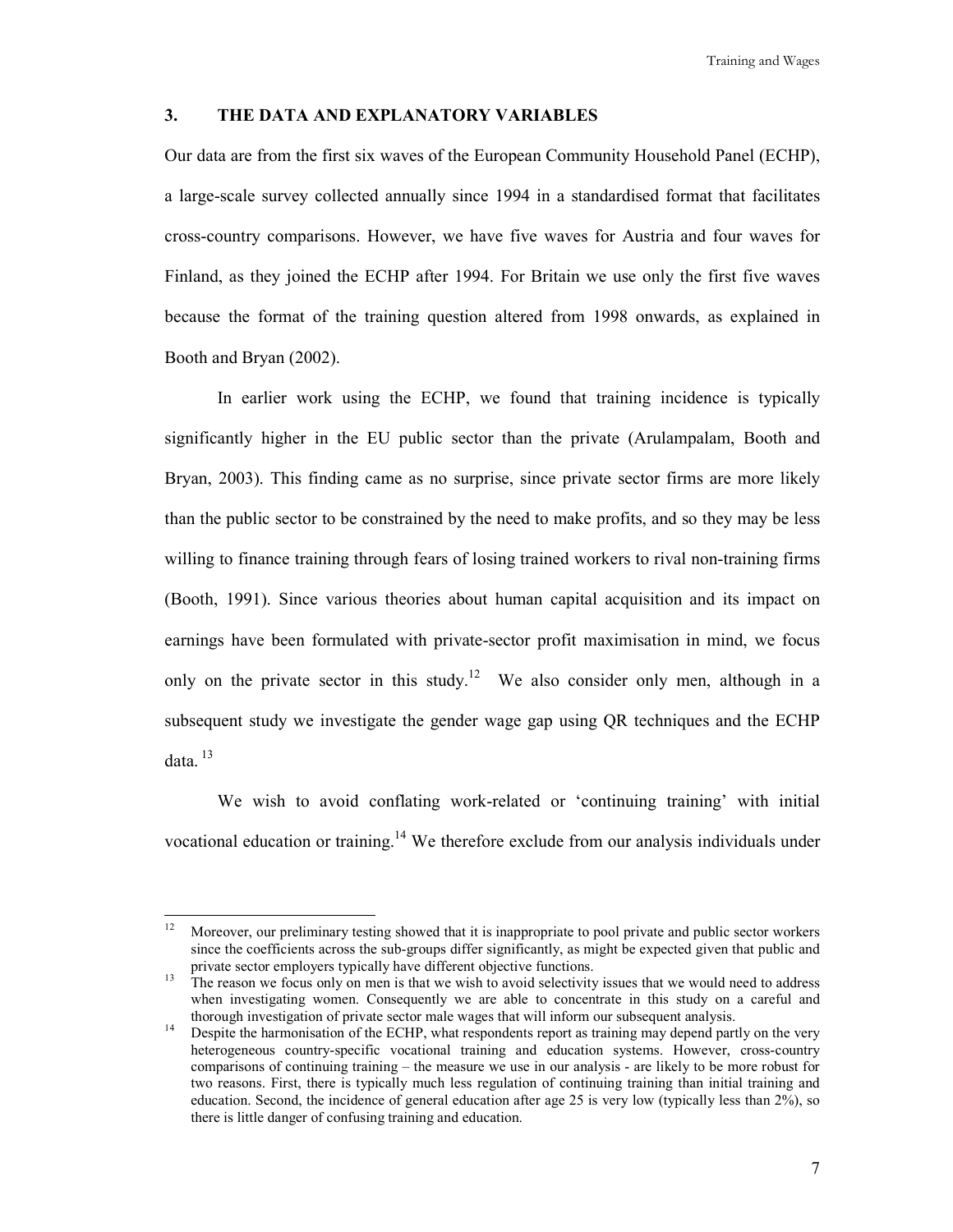the age of 25 years, paid apprentices, and those on special employment-related training schemes.<sup>15</sup>

 For each country, our estimating sub-sample comprises employed private sector men who are: (i) between the ages of 25 and 54 years and working at least 15 hours per week; (ii) not employed in agriculture; (iii) employed in the private sector; and (iv) with valid observations on all the variables used in the wage equations; and (v) with sequences of continuous observations starting from the first wave in the sample in order to have a complete training record (see also Data Appendix). Individuals can be present for a minimum of two waves (including the first wave) and a maximum of six waves for all countries except for Austria and Britain (where the maximum is five) and Finland (where the maximum is four). $16$ 

The restriction of working at least 15 hours per week was necessary because of the nature of the ECHP data, where  $-$  in the first two waves  $-$  we were unable to distinguish individuals regularly working fewer than 15 hours from those out-of-the labour force. In addition, some important variables like firm size and tenure are only available for individuals working 15 hours or more. Thus our estimating sub-samples will under-represent low-hours part-timers (though for most countries these represent only a tiny fraction of male workers).<sup>17</sup> We include in our analysis the ten European countries listed in Table 1 and estimate the models using pooled person-year observations.<sup>18</sup>

<sup>15</sup> <sup>15</sup> Apprentices and those on special training schemes account for only 1.1% of the sampled age group.<br><sup>16</sup> Because we need a semplete record of training for each individual we draw any observations.

<sup>16</sup> Because we need a complete record of training for each individual, we drop any observations, which follow a break in the data. Therefore, if an individual is observed in waves 1, 2, 3, 5 and 6, we use waves 1, 2 and 3 only.<br><sup>17</sup> Exceptions are Britain (6.2% of the sub-sample), the Netherlands (8.8%) and Ireland (4.0%). In all other

countries the proportion of low-hours part-timers is under 3%.<br><sup>18</sup> We omit Greece and Portugal from our estimation owing to apparent gaps in the training data and because

of the smaller estimating sub-samples with usable information. We also omit Germany because the data sets supplied as part of the ECHP have shortcomings for our analysis: the six wave data set derived from the GSOEP survey excludes many shorter training spells (communication from DIW), whilst in the original three-wave ECHP data set, interview dates are treated as confidential, so it is not possible to construct job tenure or know whether training was before or after the previous interview.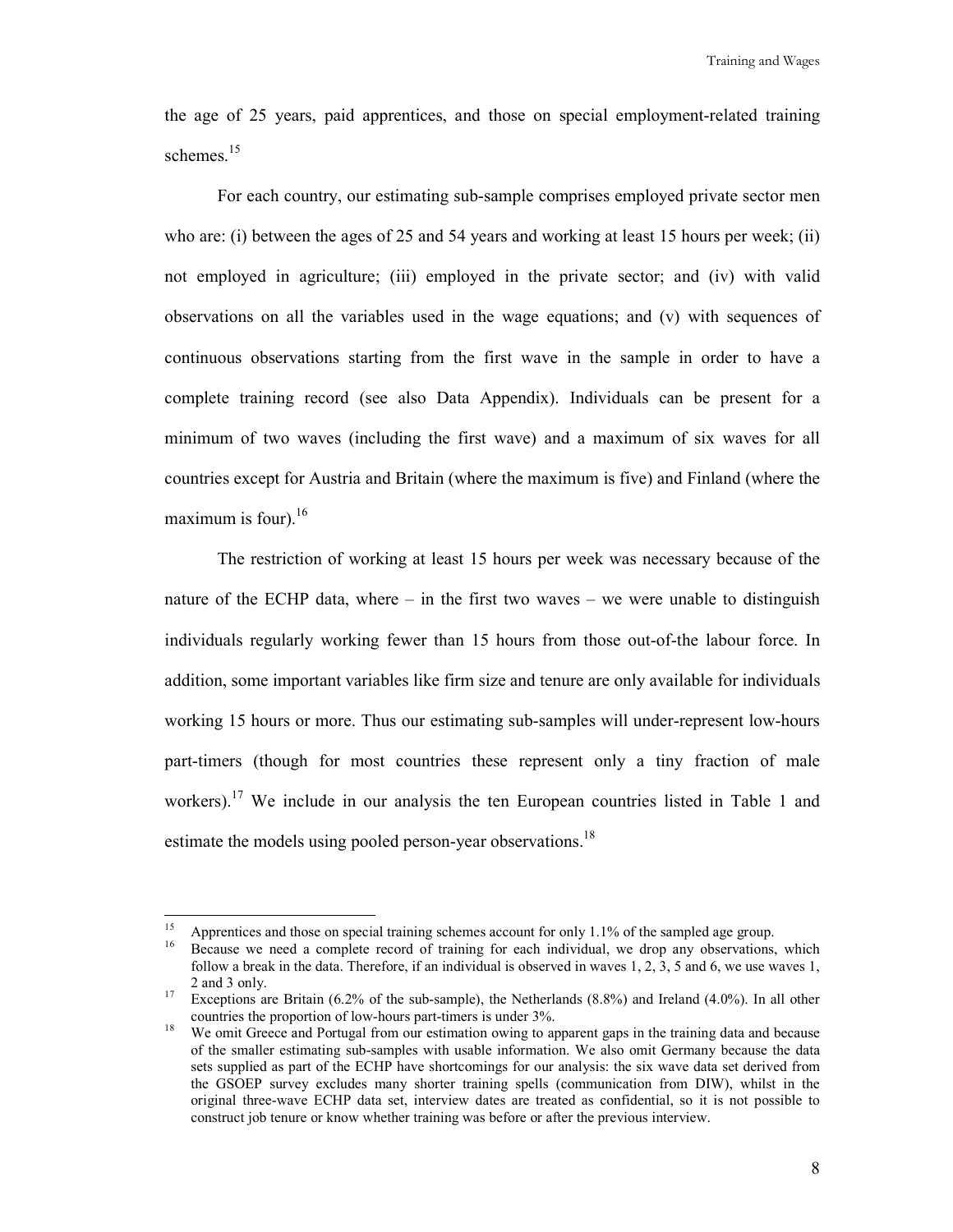The dependent variable is the log of the average hourly wage, including overtime payments, in the respondent's main  $job.^{19}$ . The characteristics of each country's unconditional log wage distribution, deflated to 1999 prices, are reported in Table 1. The deflators are the European Union's harmonised indices of consumer prices (HICP; see *Eurostat Yearbook,* 2002). To facilitate cross-country comparisons of consumption wages, the log wage figures were converted to purchasing power parity (PPP) units, using the scaling factors supplied with the ECHP. The first column shows substantial variation in mean wages across countries, from a high of 2.7 log points in the Netherlands down to 2.1 log points in Spain (with 2.2 log points in Italy). But there are also differences in the dispersion of wages, as shown by the standard deviations in the second column. By this measure, the country with the lowest dispersion (0.031) is Denmark (which has the second highest mean wage, 2.69 log points), whilst Ireland has the highest dispersion (0.52). It is notable that Spain has the lowest mean and one of the highest standard deviations, 0.51. The remaining columns show the median, the  $10<sup>th</sup>$  and  $90<sup>th</sup>$  percentiles, and in the last column the difference between the  $90<sup>th</sup>$  and the  $10<sup>th</sup>$  percentiles. This measure of dispersion shows a similar pattern to the standard deviation: Britain, Ireland and Spain stand out as countries with high hourly wage dispersion.

The form of the training question is as follows: "Have you at any time since January (in the previous year) been in vocational education or training, including any part-time or short courses?". Since this reference period may overlap with the reference period of the previous wave, and to avoid counting long events more than once, where possible we use the start and end dates of the course to identify distinct training events.<sup>20</sup> We then construct our

l

The log wage was calculated from the ECHP variables as log (wage) = log (PI211MG  $*(12/52)$  / PE005A)  $=$  log (normal gross monthly earnings from main job including overtime  $*$  (12/52) / hours in main job

including overtime). No specific information is provided on overtime hours and premia.<br><sup>20</sup> The modal interview month is October, corresponding to a reference period of 22 months. The British data do not include training dates. However they are derived from the British Household Panel Survey (BHPS), where the reference period only slightly exceeds one year. Since events are generally very short in Britain,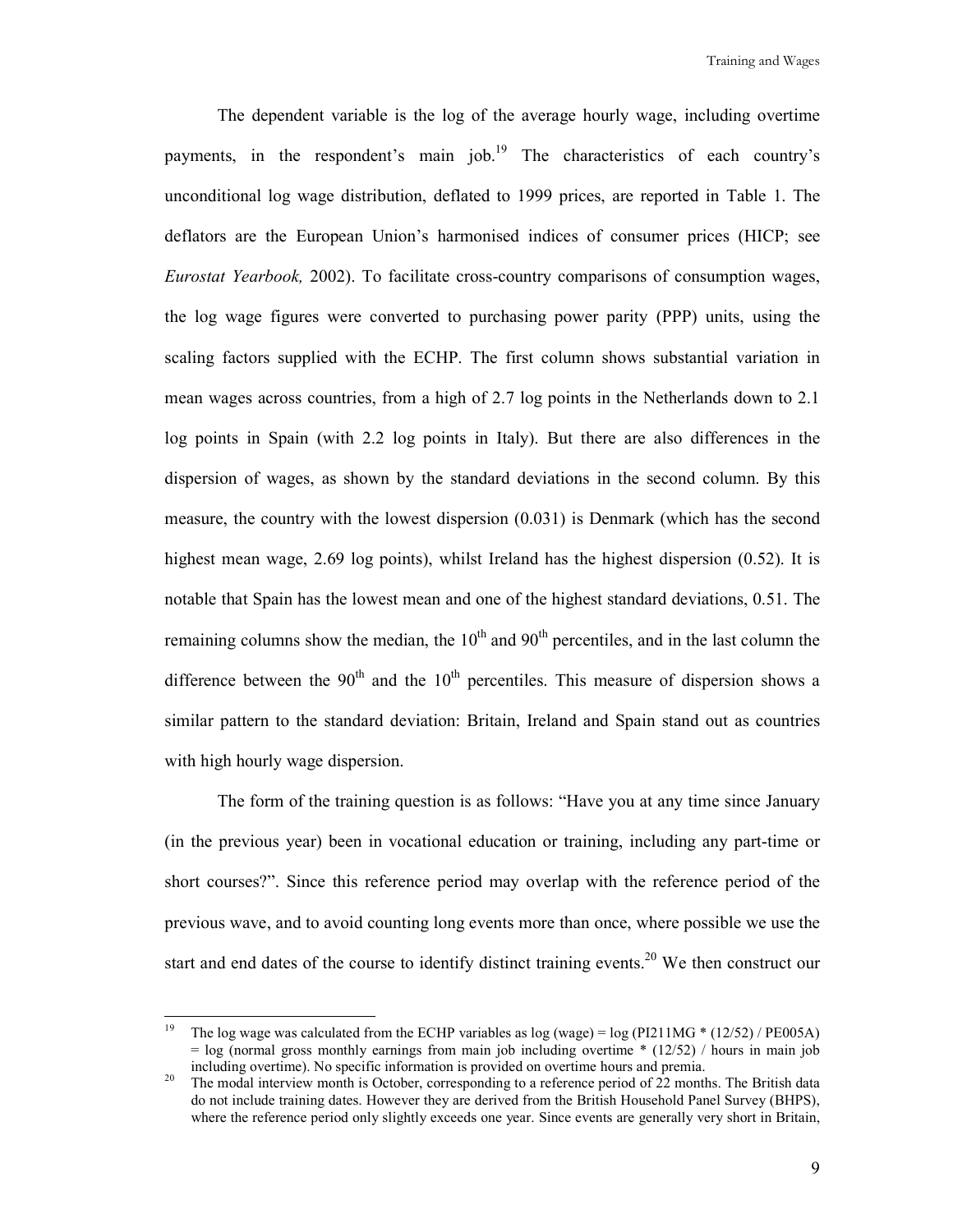training variable D*it* as the cumulative count of *completed* courses since the first wave of the sample. Most studies simply examine the impact of training incidence (and sometimes intensity) on wages, but not the number of events.<sup>21</sup> We follow Lillard and Tan (1992) in using the accumulated sum of all training events, where there is only one event measured at each wave owing to the nature of our data.

The framing of the training question suggests that the training responses should be interpreted as more formal courses of instruction, rather than informal on-the-job training (for which we control – at least in part – using job tenure). A separate question asks about "general or higher education". Participation in these more general courses is very low (average annual take-up by 25-54 year olds is less than 1%) so we are confident that our results are not affected by interactions with countries' differing formal educational systems.

Table 2 reports information about completed training courses for private sector men by country. The first column gives the number of observations for each country, while the second column reports the mean number of waves for each country.<sup>22</sup> The third column reports training incidence for completed courses only. For example, the first row of Table 2 shows that the Austrian sub-sample comprises 804 private sector men who are observed in three waves on average and of whom 15% have completed a training course in any year. The mean accumulated training count is simply the product of the second and third columns. The figures in the third column show that training incidence differs considerably across countries. We can identify three high-incidence countries – Britain, Denmark and Finland – where each year over 30% of individuals complete training courses. In contrast Austria,

there should be little chance of double counting. For France, we do not use training dates as they are missing for the majority of events.<br><sup>21</sup> Exceptions are Lillard and Tan (1992), Arulampalam, Booth and Elias, (1997), Blundell et al. (1999)

Arulampalam and Booth (2001), and Booth and Bryan (2002). Lillard and Tan (1992: p31) note that

multiple training occurrences within a period are typically not known from US survey data.<br><sup>22</sup> As explained earlier, individuals can be present for a minimum of two waves and a maximum of six waves for all countries except for Austria and Britain (where the maximum is five) and Finland (where the maximum is four).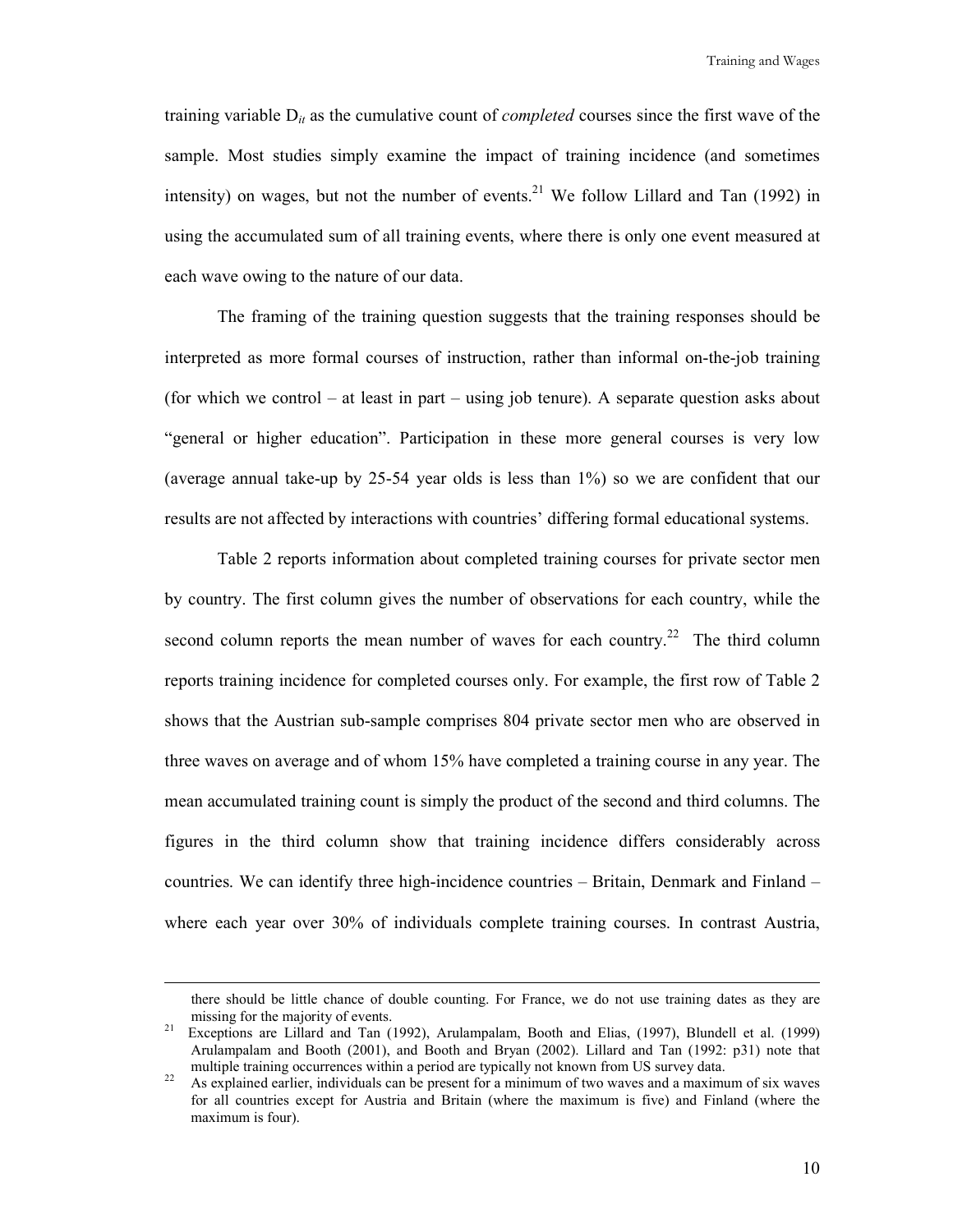Belgium and France form a group of medium-incidence countries, where each year between 10% and 15% of men complete training courses. Finally, Ireland, Italy, the Netherlands and Spain have incidence below 10%.

Though our sample is limited to men in the private sector, the cross-country pattern summarised in Table 2 is similar to that found in analysis of overall training (Arulampalam, Booth and Bryan, 2003). The ranking also compares reasonably well (especially for the high incidence countries) with the cross-country comparisons using different data sources reported in OECD (1999); and with International Adult Literacy Survey (IALS) data on continuing training for several countries featured in OECD (2003).

#### **4. RESULTS**

#### **4.1 Returns to Training**

Table 3 reports the quantile regression estimates for the returns to training (the derivative of the conditional quantile or mean wage with respect to training), as measured by the coefficient on the training receipt dummy, for five different values of  $\theta$  (0.1, 0.25, 0.5, 0.75 and 0.90). The other controls are human capital, demographic and job characteristics expected to affect earnings. We include dummy variables for age and job tenure bands, any unemployment experienced since 1989, marital status, health problems affecting daily life, highest educational levels, fixed term or casual employment, part-time work, establishment size, one-digit occupation and industry, year and, where the data allow, region. We also include a separate control for training started in the current year but uncompleted at the survey date. Dummies were also included for cases where there were a very large number of missing values (see Data Appendix). To facilitate comparison with the usual procedure, which estimates the impact of training on the expected wage, we report the ordinary least squares (OLS) estimates in the first column of Table 3. In Figure 1 we also present the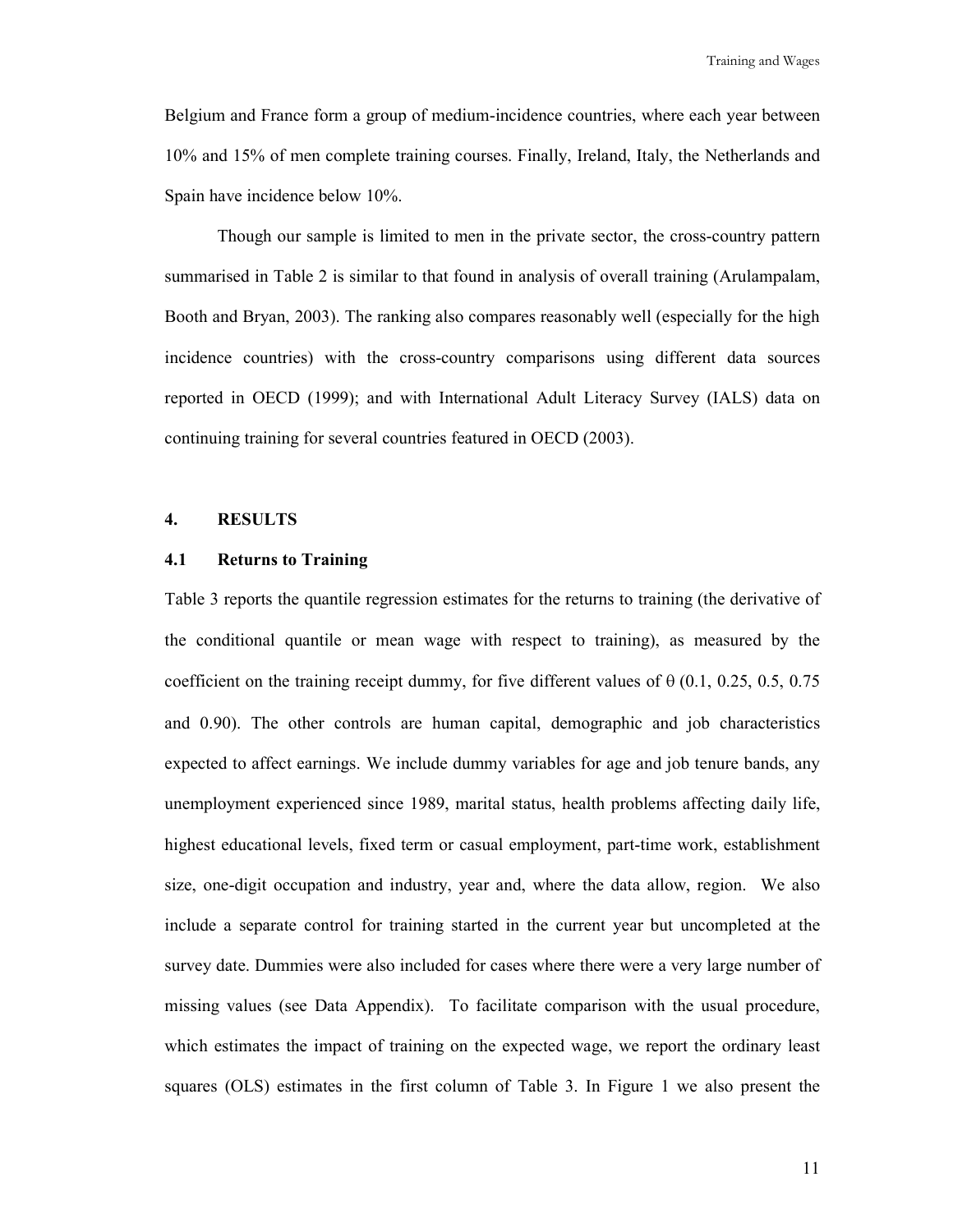estimated returns for each of the quantiles of the log wage distribution along with the 95% confidence band around the estimates. Superimposed on the plots is a dotted horizontal line representing the OLS estimate of the effect of training on expected log wages.

 Table 3 reveals an interesting pattern of estimated returns to training. The estimated returns to the expected wage (the OLS results) vary from the highest, of around 5.9% in Ireland, to the lowest and statistically insignificant returns in Belgium and Italy. We next turn to the QR estimates of the returns to training. As noted earlier, if it is found that investment in training yields similar percentage returns across the conditional wage distribution, this would imply that training only has an effect on the location of this conditional wage distribution.

Inspection of the returns to training at different quantiles of the conditional wage distribution is more illuminating than the simple OLS estimation. For example, France and Ireland are the only countries where the estimated returns to training are significantly different from zero at all quantiles, with Ireland enjoying much larger returns compared to France. Unlike OLS, QR estimates are robust to outliers. This is clearly brought out in the estimates for Netherlands where the return to the conditional mean wage is about 3% and significant, whilst the QR estimates reveal that the returns are insignificant in all quantiles. In this case the significance found in OLS results is entirely driven by a small group of outliers. If the 0.5% of observations with the highest and lowest residuals are excluded, the coefficient falls to 0.008 with a standard error of 0.006, very similar to the median estimates. Returns to training in Italy are insignificant at all quantiles and in Belgium there is a significant 2.4% returns estimated at the  $0.25<sup>th</sup>$  quantile. Interestingly, we find training to increase the dispersion of the conditional wage distribution in Austria, *ceteris paribus*. A broadly similar result was found for Britain.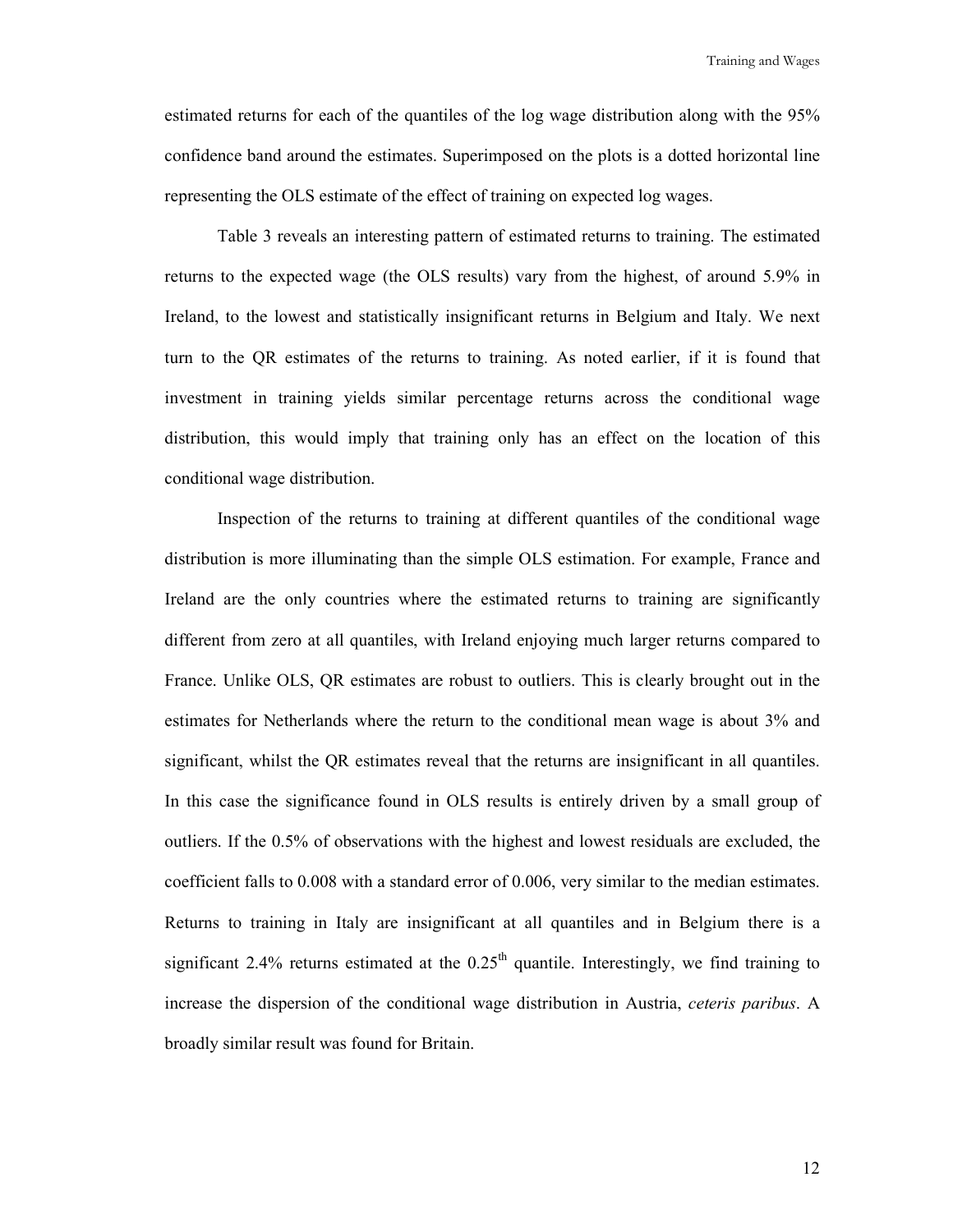Homogeneity in returns to training would imply that the figures are flat so that it is possible to draw a horizontal line within the confidence interval band. Inspection of the plots in Figure 1 and the estimates in Table 3 reveals that, in all countries apart from Belgium, the conditional distribution of wages with training is no more dispersed than in the case without training. This is also confirmed by the test of equality of (returns to training) coefficients at the 0.10, 0.25, 0.50, 0.75 and 0.90 quantiles presented in Table 4. For Belgium the F-statistic implies a rejection of this equality hypothesis at the 5% level  $(F(4,1760)=2.78)$ , whereas in the other countries one cannot reject equality at conventional significance levels. The remaining F statistics are from pair-wise equality tests. As expected, in Belgium several of these statistics imply a strong rejection of pair-wise equality. But there is also some evidence of rejection of pair-wise equality in two of the other countries, France and Ireland, as inspection of Tables 3 and 4 makes clear.

We noted earlier that, in a perfectly competitive labour market, there are good reasons to expect that percentage returns to investment in general training might be the same across the conditional wage distribution for workers of identical ability. Our QR estimates summarised in Table 3 and Figure 1 show that, for the vast majority of our countries, there is no statistically significant difference between the conditional distributions for those with training compared to those without.

As noted earlier, if there are significant complementarities between unobservable productivity and work-related training, then higher productivity individuals – further to the right in the conditional wage distribution – should have higher returns to training. Yet this is found in our data only for Austria and Britain, as illustrated in Figure 1, where the effects are not, however, significantly different from each other across the conditional wage distribution. Indeed, the only country with a significant effect is Belgium, where the reverse is found – individuals further to the left in the conditional distribution have higher returns to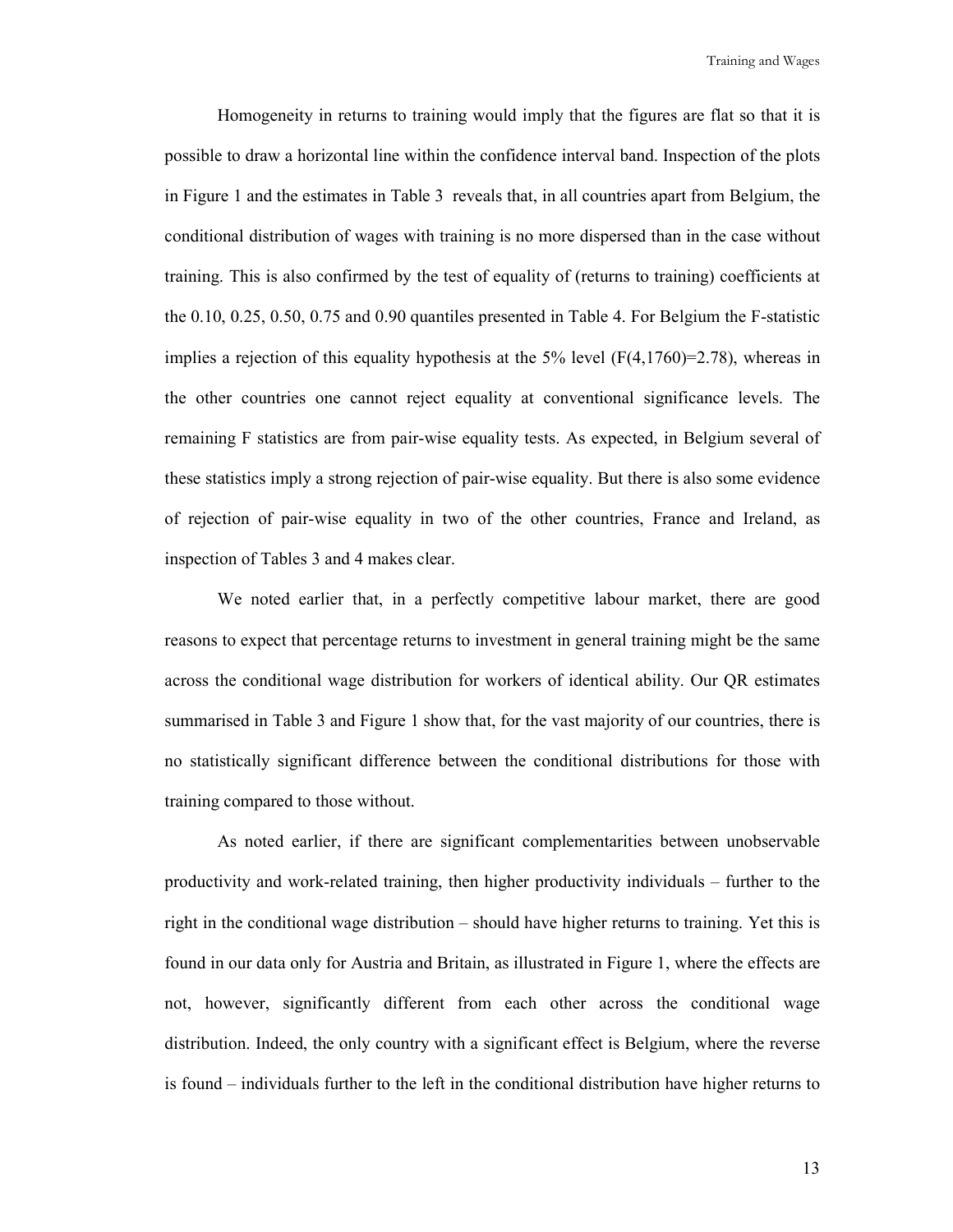training - suggesting that unobservable productivity and work-related training are not complements.

As noted in the introduction, some recent papers argue that imperfect competition in the labour market might lead firms to finance general training provided a worker's productivity is increasing in training more quickly than wages. To the extent this 'wedge' is unobservable in survey data, then we would expect to see variations from the average returns to training across different quantiles of the conditional wage distribution, reflecting variations in wages due to monopsony power and the degree to which firms have financed such training and are reaping the returns. For example, workers subject to greater monopsony power may have lower than expected wages, and the firm will take a larger share of the returns to any training. Therefore, the estimated training effects on wages should increase as we move up the conditional wage distribution.

Moreover, if some firms offer skills packages that are more specific than others, we would also expect variations in individual returns across the conditional wage distribution reflecting unobservable skill specificity in both formal and informal training. Yet in our estimates we observe remarkably little heterogeneity in returns across the conditional distribution for each country.

While our results may be consistent with the hypothesis that, in a perfectly competitive labour market, percentage returns to investment in general training will be the same across the conditional wage distribution, we believe that it is hard to argue that European labour markets fit the competitive paradigm. An alternative interpretation is that the effects of firm-specific and individual-specific unobservables wash out, and that their net effect is therefore uniform across the conditional wage distribution. Variations in skill-mix (from specific to general) and in labour market imperfections, coupled with unobserved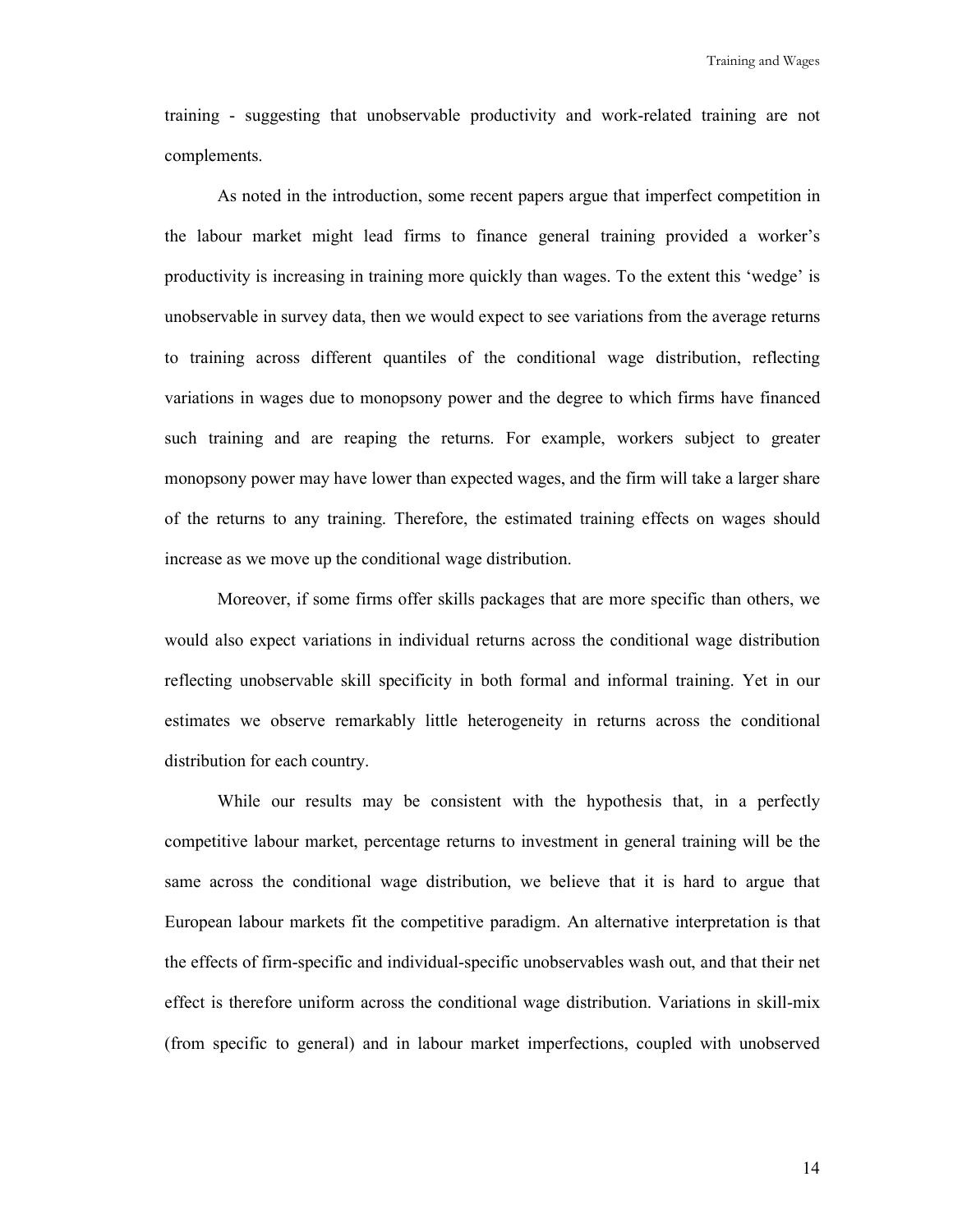individual-specific productivity, most likely contribute to our finding of no consistent pattern across the conditional wage distribution.

In summary, our results for the training effect suggest that the way in which unobservables interact with training receipts is fairly uniform across the conditional wage distribution within a country. Moreover, this finding was repeated for the vast majority of the EU countries we investigated. Only Belgium was an outlier in this respect. This is an interesting result, and one that is counter to the results found for education in other studies and in our own - and we return to this issue in the next sub-section. However, our results do suggest that there are considerable differences in *mean returns* to training across countries, and it is to these estimates that we now turn.

The OLS estimates of the mean returns to each completed training event are given in the first column of Table 3. The three countries with the highest training incidence – Britain, Denmark and Finland – are also amongst the countries with the lowest returns, of approximately one percent per event. Ireland has by far the highest mean returns (nearly 6 percent) to each completed training event, followed by France, Spain and Austria, all of whom have statistically significant returns to each event of over 2 percent. For Belgium, however, it is more appropriate to use the QR estimates, since returns to training across the various quantiles of the Belgian conditional wage distribution are significantly different from each other. The Netherlands is a special case, since as noted earlier, the significant mean return found is entirely driven by outliers.

#### **4.2 Returns to Education**

Education is categorised according to the International Standard Classification of Education (ISCED), where Levels 0-2 cover less than upper secondary education, level 3 is upper secondary education (e.g. GCE A-levels, baccalauréat) and levels 5-7 cover tertiary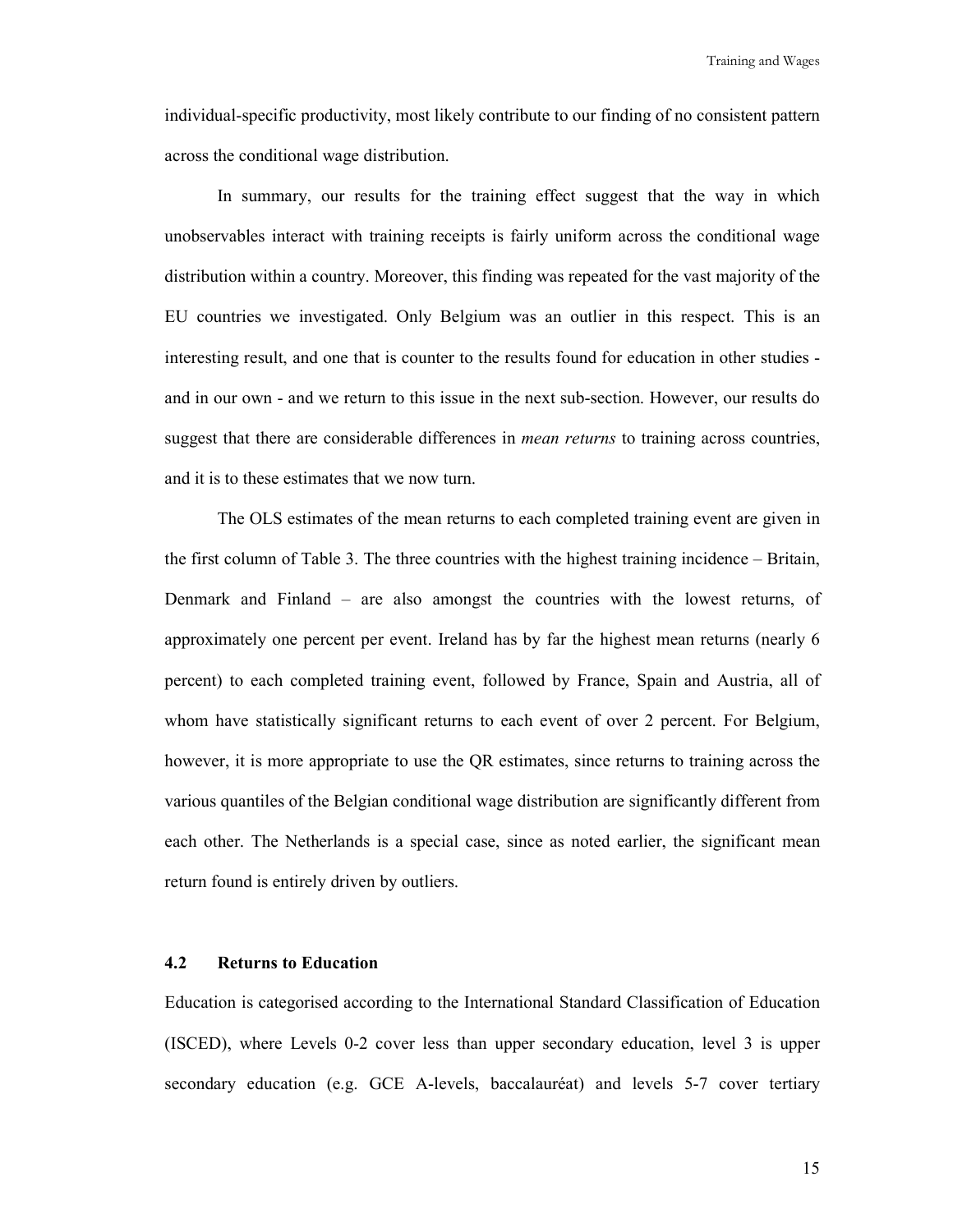education, both university and non-university. The dummy variables Educ2 and Educ3 refer to the ISCED-Level 3 and ISCED-levels-5-7 respectively.<sup>23</sup>

 We report the results for the estimated returns to education in Table 5. In all cases, as expected, there are positive returns to education: accumulation of human capital via education shifts the wage distribution to the right, *ceteris paribus*. In addition, our QR estimates show that the conditional distribution differs for educated individuals compared to the less educated. This finding is consistent with the idea that there are complementarities between unobservable ability (or productivity) and education, since higher ability individuals – further to the right in the conditional wage distribution – have higher returns to education. This result is found for the vast majority of our countries and for both  $2^{nd}$  and  $3^{rd}$  levels of higher levels of education.

#### **5. CONCLUSIONS**

In this paper we used quantile regression techniques to investigate the degree to which workrelated training affects the location, scale and shape of the conditional wage distribution. Human capital theory suggests that the percentage returns to training investments will be the same across the conditional wage distribution. Other theories – whether based on imperfections in the labour market or on skill-mix heterogeneity – suggest that this need not be the case. Using the first six waves of the European Community Household Panel, we investigated these issues for private sector men in ten European Union countries. Our results for training suggest that, for the vast majority of countries, investment in training yields similar percentage returns across the conditional wage distribution. In other words, the way unobservables interact with training receipts appears fairly uniform across the conditional wage distribution. Only Belgium was an outlier in this respect.

 $23$ ISCED-level-4 is not separately identified in this dataset.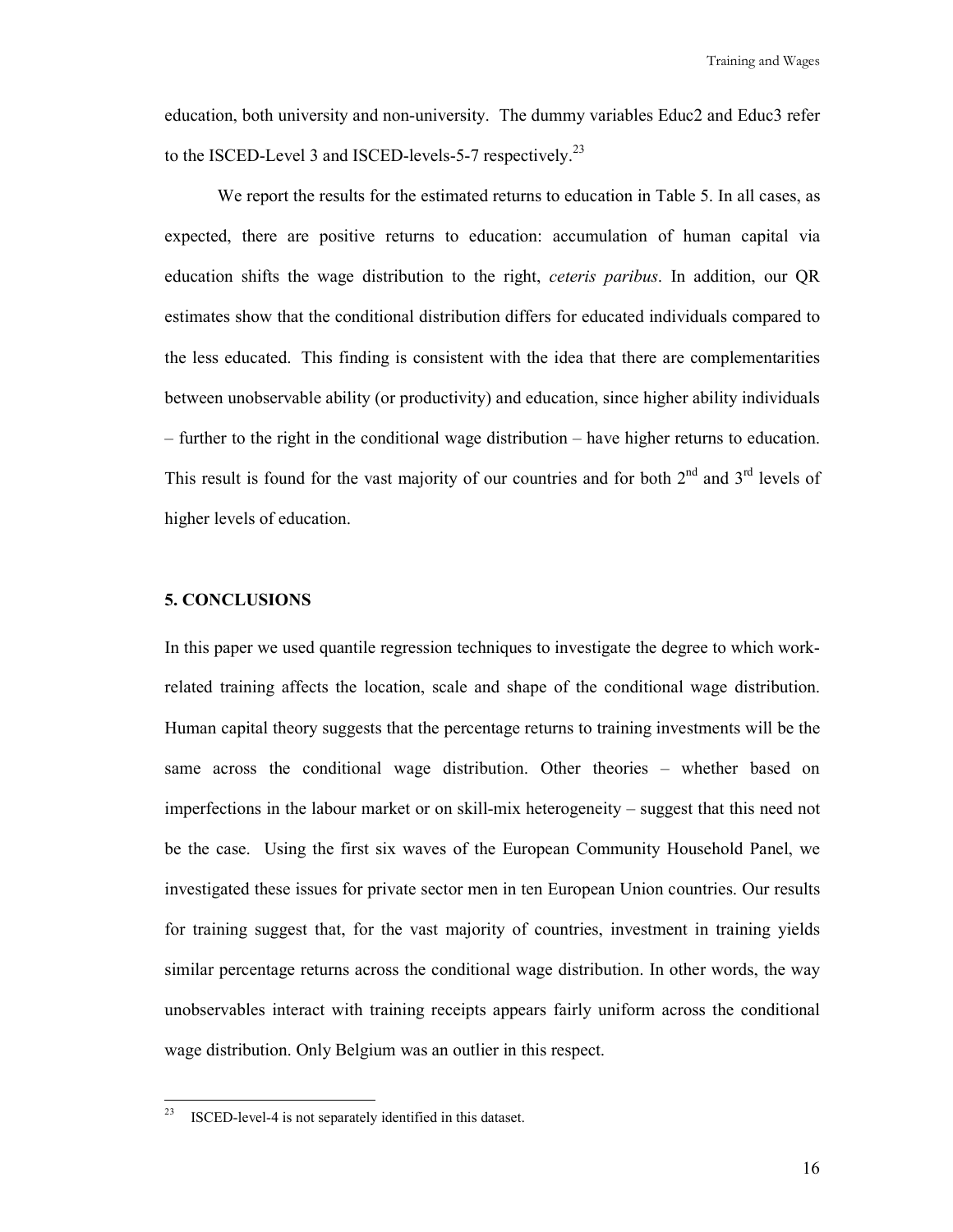While this finding is consistent with orthodox general human capital theory, which assumes a perfectly competitive labour market for workers of identical unobservable productivity, we believe it is hard to argue that European labour markets fit the competitive paradigm. An alternative interpretation is that the effects of firm-specific and individualspecific unobservables wash out, and that their net effect is therefore uniform across the conditional wage distribution. Variations in skill-mix (from specific to general) and in labour market imperfections, coupled with unobserved individual-specific productivity, most likely contribute to our finding of no consistent pattern across the conditional wage distribution.

However, our results do suggest that there are considerable differences in *mean returns* to training across countries. The three countries with the highest training incidence – Britain, Denmark and Finland – are also amongst the countries with the lowest returns, of approximately one percent per event. Ireland has by far the highest mean returns (nearly 6 percent) to each completed training event, followed by France, Spain and Austria, all of whom have statistically significant returns to each event of over 2 percent. Belgium is the only country for which it is more appropriate to use the QR estimates, since returns to training across the various quantiles of the Belgian conditional wage distribution are significantly different from each other.

We also find that there are positive returns to education and that education shifts the wage distribution to the right. In addition, the returns at the upper parts of the distribution are much higher than at the lower parts of the distribution, implying that education also increases wage dispersion. This finding is consistent with the idea that there are complementarities between unobservable ability (or productivity) and education, since higher ability individuals – further to the right in the conditional wage distribution – have higher returns to education.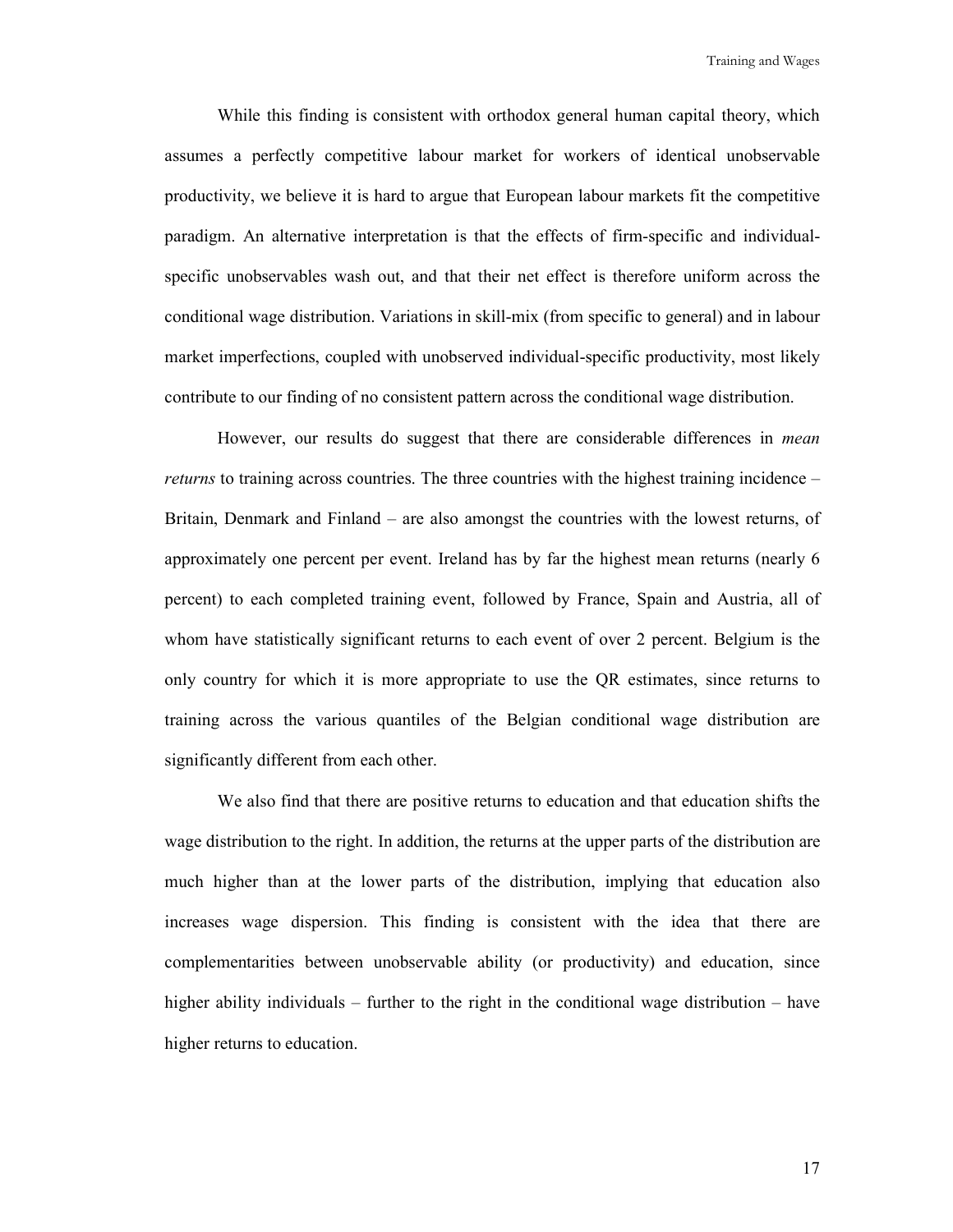Our QR estimates of the training returns across the conditional wage distribution offer an interesting way forward. In future work it would be interesting to estimate these models using linked employer-employee data in order to ascertain the relative importance of firm-specific and individual specific unobservables.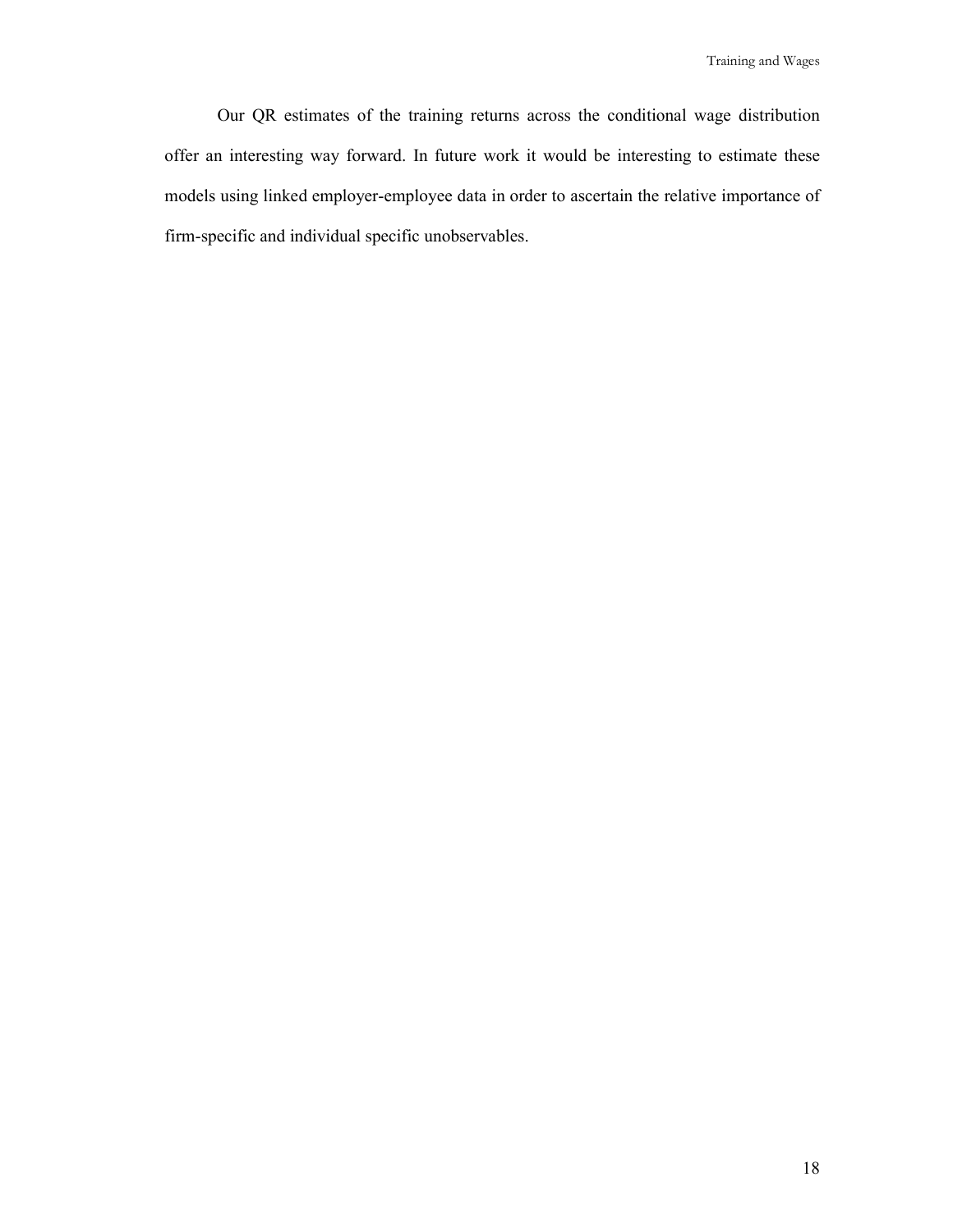#### **References**

- Abadie, A., Angrist, J. and Imbens, G. (2002) "Instrumental variables estimates of the effect of subsidized training on the quantiles of trainee earnings', *Econometrica*, 70(1), p.91- 117.
- Acemoglu, D. and Pischke, J-S. (1999) 'The structure of wages and investment in general training', *Journal of Political Economy*, 107(3), 539-572.
- Arias, O., Hallock, K. and Sosa-Escudero, W. (2001) 'Individual heterogeneity in the returns ot schooling: instrumental variables quantile regression using twins data', in Fitzenberger, B., Koenker, R., and Machado, J.A.F. (Eds.) (2001) *Economic Applications of Quantile Regression*, Physica-Verlag.
- Arulampalam, W. and Booth, A.L. (2001) 'Learning and earning: do multiple training events pay? A decade of evidence from a cohort of young British men', *Economica*, 68, 379- 400.
- Arulampalam, W., Booth, A.L. and Bryan, M.L. (2003) 'Training in Europe', Mimeo, ISER, University of Essex. Forthcoming *Journal of European Economic Association.*
- Arulampalam, W., Booth, A.L. and Elias, P. (1997) 'Work-related training and earnings growth for young men in Britain', *Research in Labor Economics*, 16, 119-47.
- Ashenfelter, O. and Lalonde, R.J. (eds) (1996) *The Economics of Training*, Edward Elgar.
- Blundell, R., Dearden, L. and Meghir, C. (1996), *The determinants and effects of workrelated training in Britain*. London: Institute of Fiscal Studies.
- Booth, A. L. (1991), 'Job-related formal training: who receives it and what is it worth?', *Oxford Bulletin of Economics and Statistics* 53(3) pp 281-94.
- Booth, A.L. and Bryan, M.L. (2002) 'Who pays for general training? testing some predictions of human capital theory". Mimeo, ISER, University of Essex.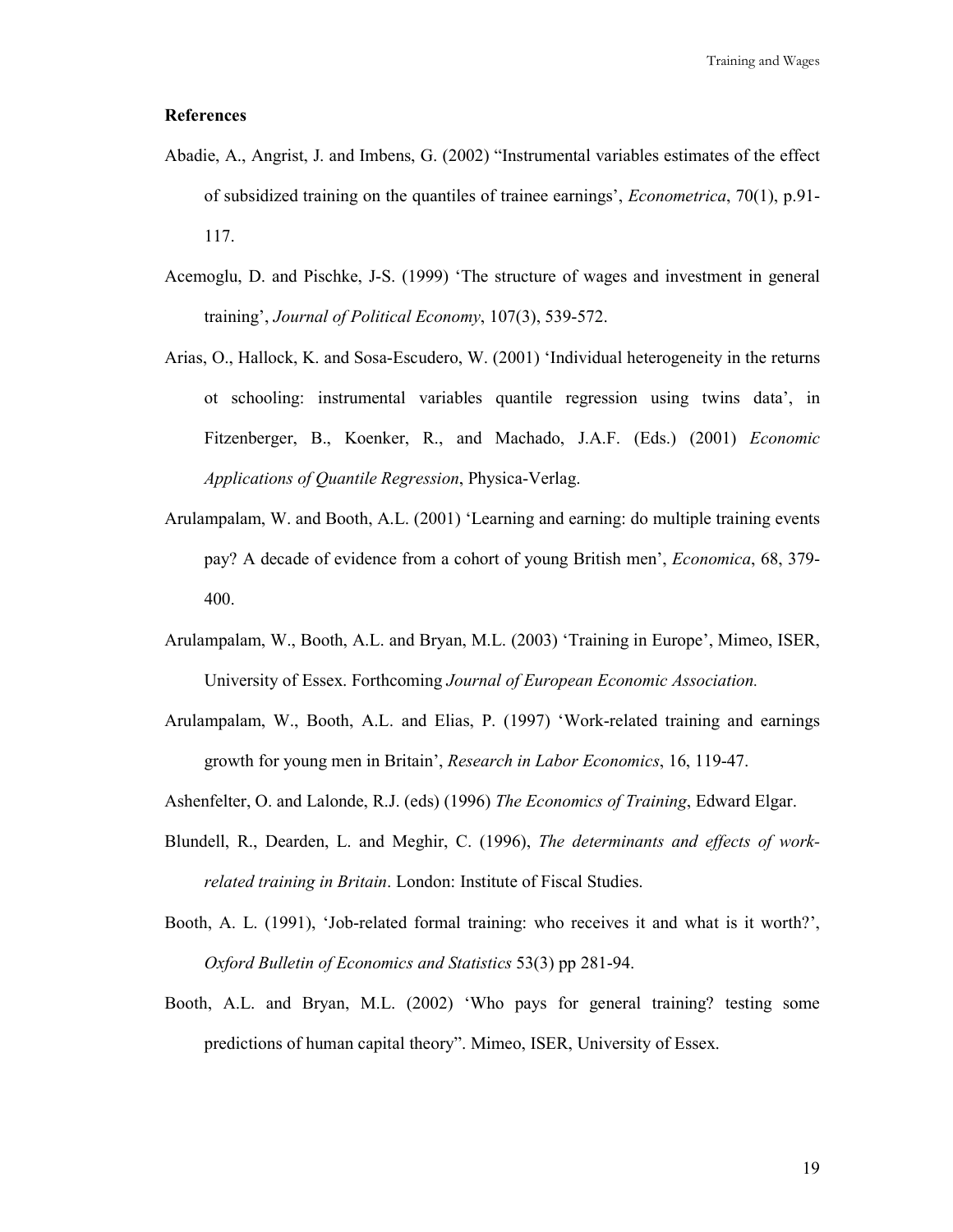- Booth, A.L. and Zoega, G. (1999) 'Do quits cause under-training?', *Oxford Economic Papers*, 51, 374-386.
- Buchinsky, M. (1998) 'Recent advances in quantile regression models', *Journal of Human Resources*, 33, 88-126.
- Buchinsky, M (2001) 'Quantile regression with sample selection: estimating women's return to education in the U.S.', in Fitzenberger, B., Koenker, R., and Machado, J.A.F. (Eds.) (2001) *Economic Applications of Quantile Regression*, Physica-Verlag.
- Fitzenberger, B., Koenker, R., and Machado, J.A.F. (Eds.) (2001) *Economic Applications of Quantile Regression*, Physica-Verlag.
- Garcia, J., Hernandez, P. J., and Lopez-Nicolas, A. (2001) 'How wide is the gap? An investigation of gender wage differences using quantile regression', in Fitzenberger *et al* (Eds.) (2001) *Economic Applications of Quantile Regression*, Physica-Verlag.
- Gonzales, X. and Miles, D. (2001), 'Wage inequality in a developing country: decrease in minimum wage or increase in education returns' in Fitzenberger *et al* (Eds.) (2001) *Economic Applications of Quantile Regression*, Physica-Verlag.
- Heckman J., Smith, J. and Clements, N. (1997) 'Making the most out of social experiments: accounting for heterogeneity in programme impacts', *Review of Economic Studies*, 64, p.487-535.
- Heckman, J., Smith, J. and Taber, C. (1994) 'Accounting for dropouts in evaluations of social experiments', NBER Technical working paper no. 166.

Koenker, R. and Bassett, G. (1978) 'Regression quantiles', *Econometrica*, 46, 33-50.

- Lazear, E.P. (2003) 'Firm-specific Human Capital: A Skill-Weights Approach', IZA Discussion Paper 813, June. Bonn, Germany.
- Lillard, L.A. and Tan, H.W. (1992) 'Private sector training: who gets it and what are its effects?', *Research in Labor Economics*, 13, 1-62*.*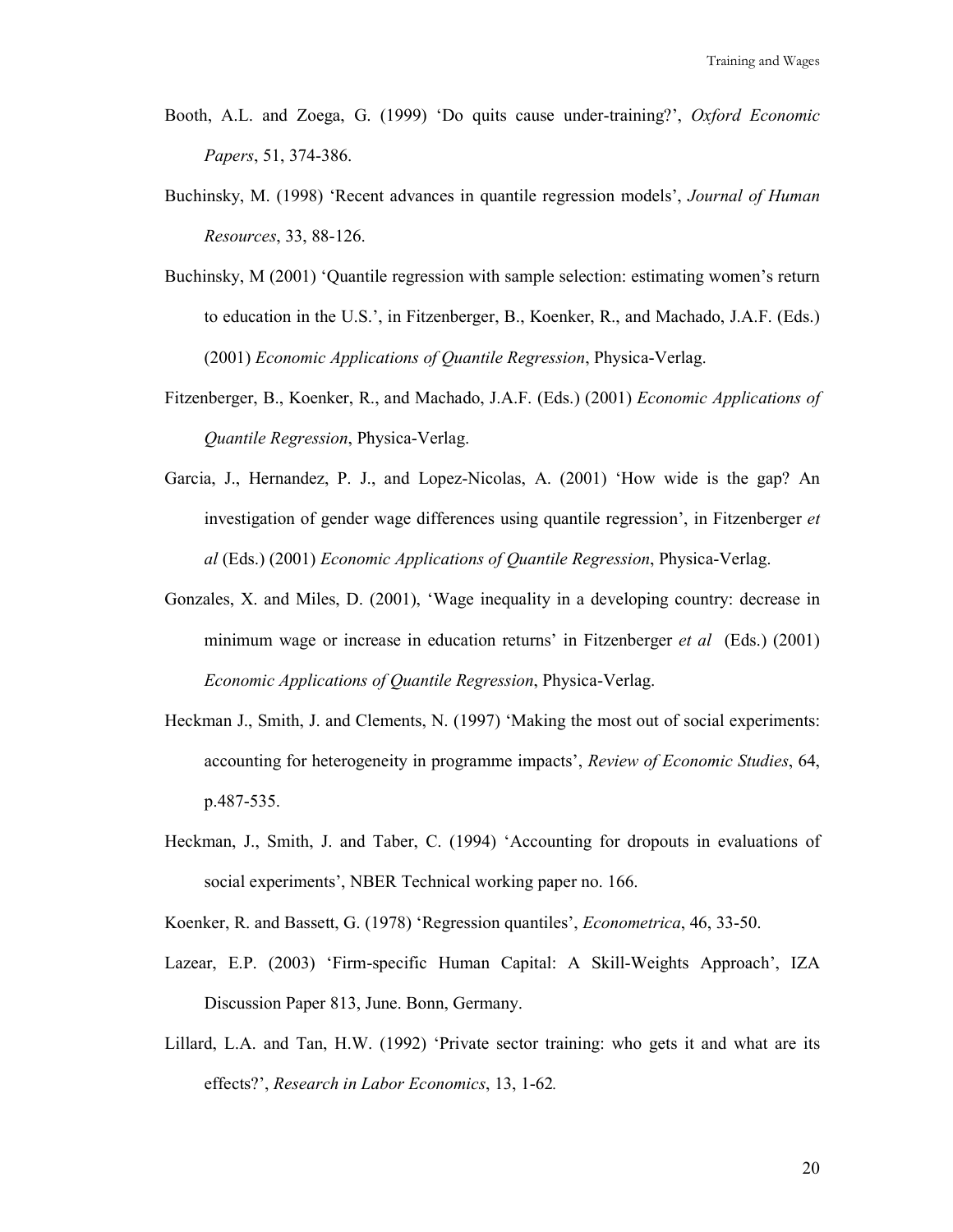- Manning, A. (2003). *Monopsony in Motion: Imperfect Competition in Labor Markets*. Princeton: Princeton University Press.
- OECD. (1999). 'Training of Adult Workers in OECD Countries: Measurement and Analysis.' Chapter 3 in OECD *Employment Outlook*, 134-175, Paris: OECD.
- OECD (2003) 'Upgrading workers' skills and competencies', Chapter 5 in OECD *Employment Outlook*, 237-296, Paris: OECD.
- Petrongolo, B. (2003) 'Gender Segregation in Employment Contracts'. Mimeo, London School of Economics.
- Stevens, M. (1994) 'A theoretical model of on-the-job training with imperfect competition', *Oxford Economic Papers*, **46**, 537-62.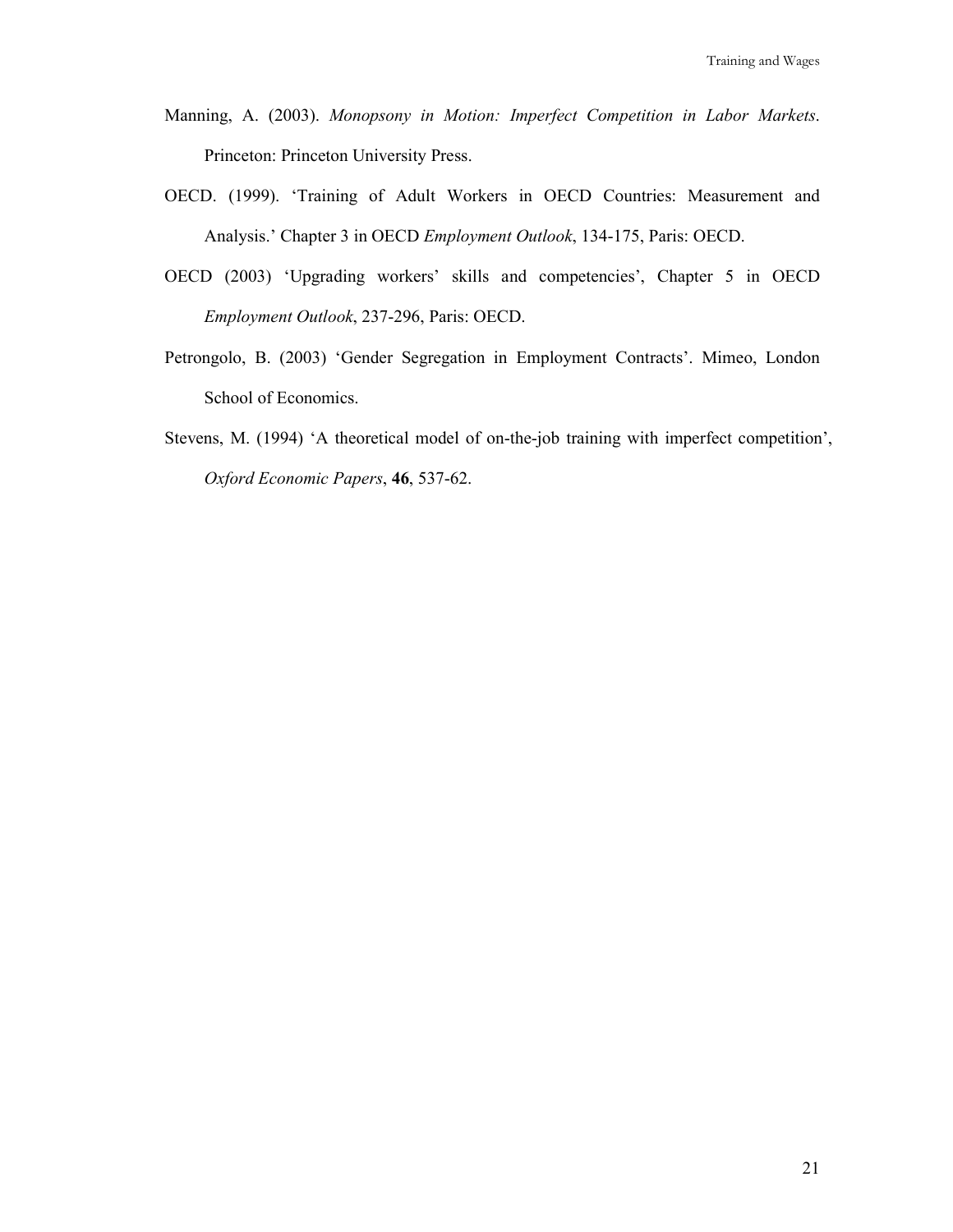

# **Figure 1: Private sector training**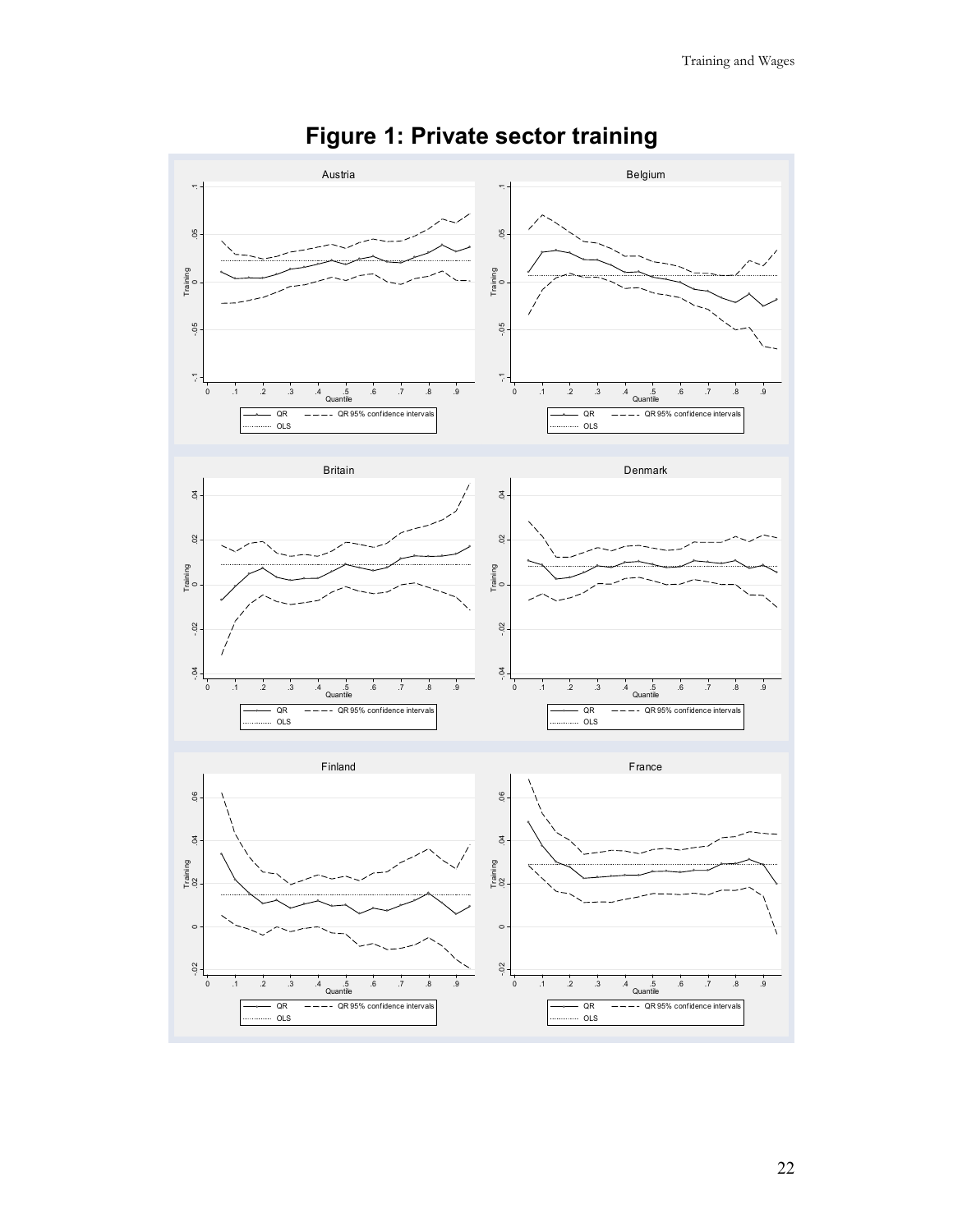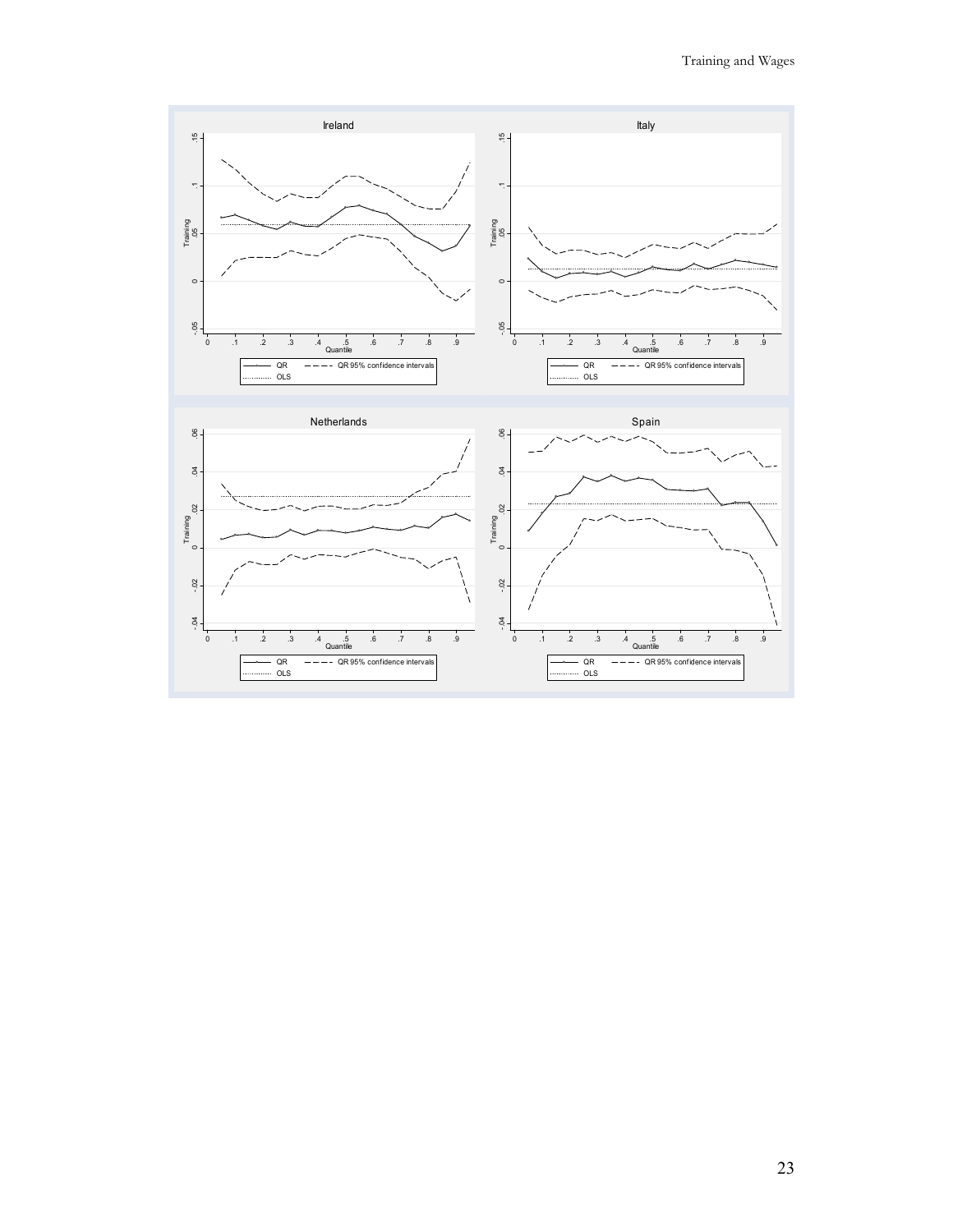|                                                                                                       |       |               |        | $10^{\text{th}}$ | 90 <sup>th</sup> | $90 - 10$    |  |
|-------------------------------------------------------------------------------------------------------|-------|---------------|--------|------------------|------------------|--------------|--|
|                                                                                                       | Mean  | <b>St</b> dev | Median | percentile       | percentile       | differential |  |
|                                                                                                       | 11    | $\mathbf{2}$  | [3]    | <b>41</b>        | 51               | 16 I         |  |
| Austria                                                                                               | 2.330 | 0.384         | 2.301  | 1.929            | 2.807            | 0.878        |  |
| <b>Belgium</b>                                                                                        | 2.468 | 0.349         | 2.434  | 2.072            | 2.927            | 0.854        |  |
| <b>Britain</b>                                                                                        | 2.432 | 0.463         | 2.425  | 1.863            | 3.014            | 1.151        |  |
| <b>Denmark</b>                                                                                        | 2.689 | 0.311         | 2.651  | 2.336            | 3.123            | 0.786        |  |
| Finland                                                                                               | 2.326 | 0.395         | 2.279  | 1.905            | 2.838            | 0.933        |  |
| France                                                                                                | 2.201 | 0.458         | 2.157  | 1.696            | 2.789            | 1.093        |  |
| <b>Ireland</b>                                                                                        | 2.357 | 0.522         | 2.356  | 1.792            | 2.973            | 1.181        |  |
| <b>Italy</b>                                                                                          | 2.190 | 0.338         | 2.154  | 1.834            | 2.609            | 0.775        |  |
| <b>Netherlands</b>                                                                                    | 2.700 | 0.406         | 2.667  | 2.330            | 3.142            | 0.812        |  |
| <b>Spain</b>                                                                                          | 2.132 | 0.510         | 2.068  | 1.554            | 2.805            | 1.251        |  |
| The log wage was calculated from the ECHP variables as log (wage) = log (PI211MG $*$<br>Notes:        |       |               |        |                  |                  |              |  |
| $(12/52)$ / PE005A) = log (normal gross monthly earnings from main job including overtime * (12/52)   |       |               |        |                  |                  |              |  |
| / hours in main job including overtime). It was then deflated to 1999 prices using harmonised indices |       |               |        |                  |                  |              |  |
| of consumer prices (HICP) from the Eurostat Yearbook 2002, and converted to purchasing power          |       |               |        |                  |                  |              |  |

**Table 1: Log hourly wage distributions in purchasing power parity (PPP) units** 

# **Table 2: Training Participation across Europe for Private Sector Men in**

parity (PPP) units using the ECHP variable PPPxx (where xx is the year).

#### **Employment Aged 25-54 Years**

|                    | Number of men<br>observed | <b>Mean number</b><br>of observed<br>waves | <b>Annual training</b><br>incidence<br>(completed) | Mean<br>accumulated<br>training count |
|--------------------|---------------------------|--------------------------------------------|----------------------------------------------------|---------------------------------------|
|                    | [1]                       | [2]                                        | $\mathbf{[3]}$                                     | [4]                                   |
| Austria            | 804                       | 3.00                                       | 0.15                                               | 0.45                                  |
| <b>Belgium</b>     | 603                       | 3.00                                       | 0.10                                               | 0.31                                  |
| <b>Britain</b>     | 1001                      | 3.40                                       | 0.38                                               | 1.31                                  |
| <b>Denmark</b>     | 715                       | 3.44                                       | 0.38                                               | 1.31                                  |
| <b>Finland</b>     | 788                       | 2.37                                       | 0.32                                               | 0.77                                  |
| France             | 1557                      | 3.42                                       | 0.13                                               | 0.49                                  |
| <b>Ireland</b>     | 598                       | 3.23                                       | 0.05                                               | 0.17                                  |
| <b>Italy</b>       | 1306                      | 3.44                                       | 0.05                                               | 0.16                                  |
| <b>Netherlands</b> | 1288                      | 3.90                                       | 0.06                                               | 0.24                                  |
| <b>Spain</b>       | 1324                      | 3.31                                       | 0.08                                               | 0.25                                  |

Note: column [3] reports the average proportion of men who have completed a training course since the previous interview; column [4] indicates the mean number of courses completed over the panel (which equals the product of columns [2] and [3]).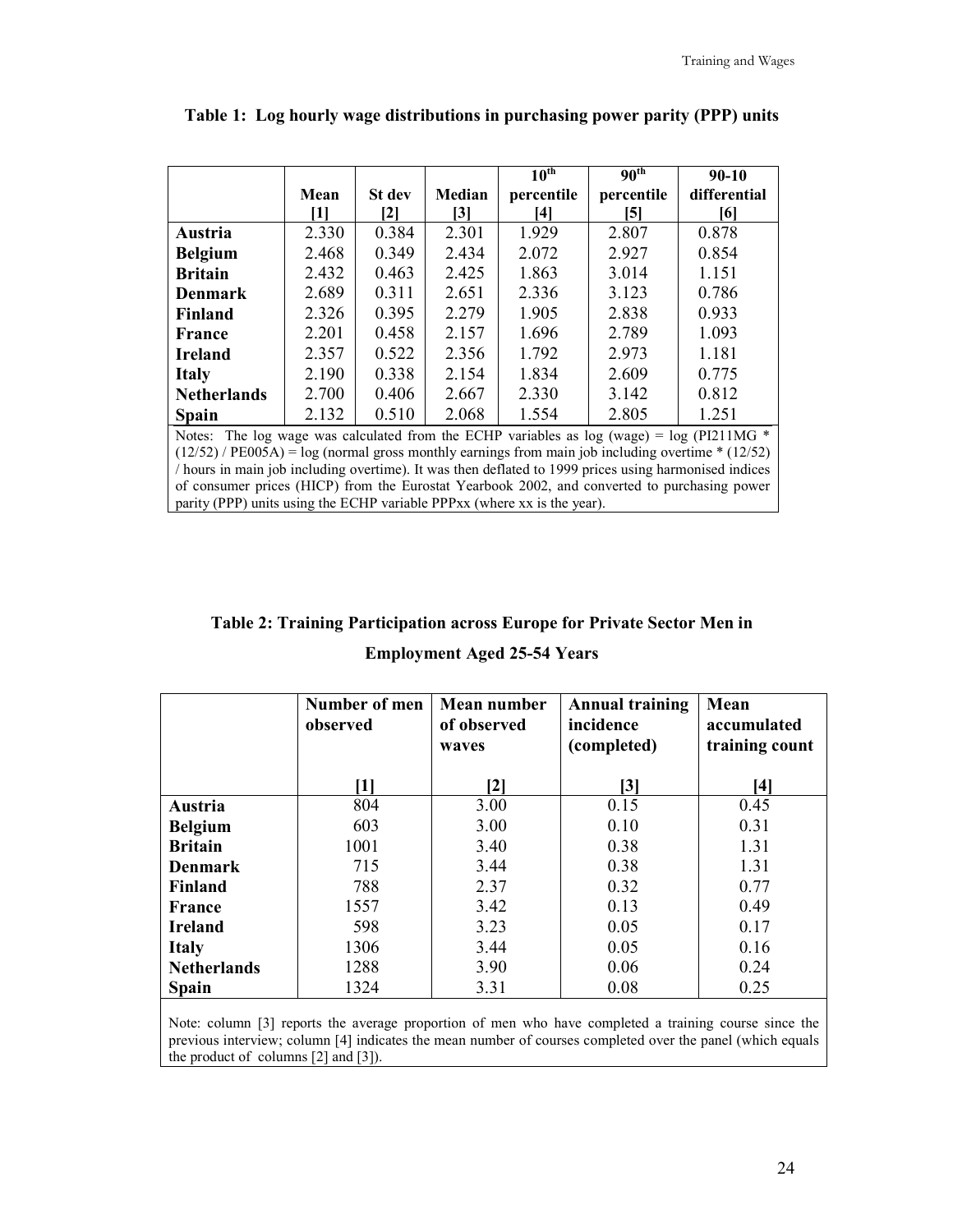|                    | <b>OLS</b>  | 10%          | 25%          | 50%                   | 75%                      | 90%         |
|--------------------|-------------|--------------|--------------|-----------------------|--------------------------|-------------|
| Austria            | 0.0228      | 0.0038       | 0.0084       | 0.0187                | 0.0262                   | $0.0321$ ** |
|                    | (2.97)      | (0.29)       | (0.87)       | (2.16)                | (2.30)                   | (2.09)      |
|                    | 0.0072      | 0.0315       | $0.0238***$  | 0.0053                | $-0.0163$                | $-0.0250$   |
| <b>Belgium</b>     |             |              |              |                       |                          |             |
|                    | (0.80)      | (1.57)       | (2.49)       | (0.64)                | (1.37)                   | (1.16)      |
| <b>Britain</b>     | $0.0090*$   | $-0.0008$    | 0.0033       | $0.0091$ <sup>*</sup> | $0.0\overline{130}^{**}$ | 0.0137      |
|                    | (1.77)      | (0.10)       | (0.59)       | (1.79)                | (2.08)                   | (1.39)      |
| <b>Denmark</b>     | $0.0083$ ** | 0.0088       | 0.0054       | $0.0091$ **           | 0.0095                   | 0.0087      |
|                    | (2.30)      | (1.34)       | (1.17)       | (2.44)                | (1.97)                   | (1.26)      |
| Finland            | $0.0148$ ** | $0.0219$ **  | $0.0123***$  | 0.0102                | 0.0123                   | 0.0059      |
|                    | (2.11)      | (2.04)       | (1.97)       | (1.48)                | (1.16)                   | (0.55)      |
| France             | $0.0292***$ | $0.0376$ *** | $0.0225***$  | 0.0256                | $0.0293$ **              | $0.0289***$ |
|                    | (5.48)      | (4.88)       | (3.92)       | (4.91)                | (4.73)                   | (3.88)      |
| <b>Ireland</b>     | $0.0589***$ | $0.0695***$  | $0.0542$ *** | $0.0773***$           | $0.0470***$              | 0.0369      |
|                    | (3.96)      | (2.85)       | (3.62)       | (4.64)                | (2.83)                   | (1.26)      |
| <b>Italy</b>       | 0.0126      | 0.0099       | 0.0090       | 0.0148                | 0.0173                   | 0.0172      |
|                    | (1.56)      | (0.71)       | (0.76)       | (1.22)                | (1.34)                   | (1.03)      |
| <b>Netherlands</b> | $0.0273***$ | 0.0067       | 0.0057       | 0.0078                | 0.0115                   | 0.0177      |
|                    | (2.63)      | (0.71)       | (0.76)       | (1.21)                | (1.29)                   | (1.54)      |
| Spain              | $0.0233***$ | 0.0183       | $0.0375***$  | $0.0358$ ***          | $0.022\overline{3}^*$    | 0.0140      |
|                    | (2.79)      | (1.09)       | (3.32)       | (3.45)                | (1.90)                   | (0.95)      |

#### **Table 3 – Estimated Returns to Training**

 Notes: (i) The model includes the wage in the first wave, dummies for whether training is still in progress, age, education, tenure, marital status, health status, any experience of unemployment since 1989, presence of children under 12, part-time status, fixed term and casual contracts, firm size, occupation, region (where possible), industry and year. Dummies were also included for cases where there were a very large number of missing values. (ii) Asterisks denote level of significance: \* 10%, \*\*  $5\%$ , \*\*\*  $1\%$ .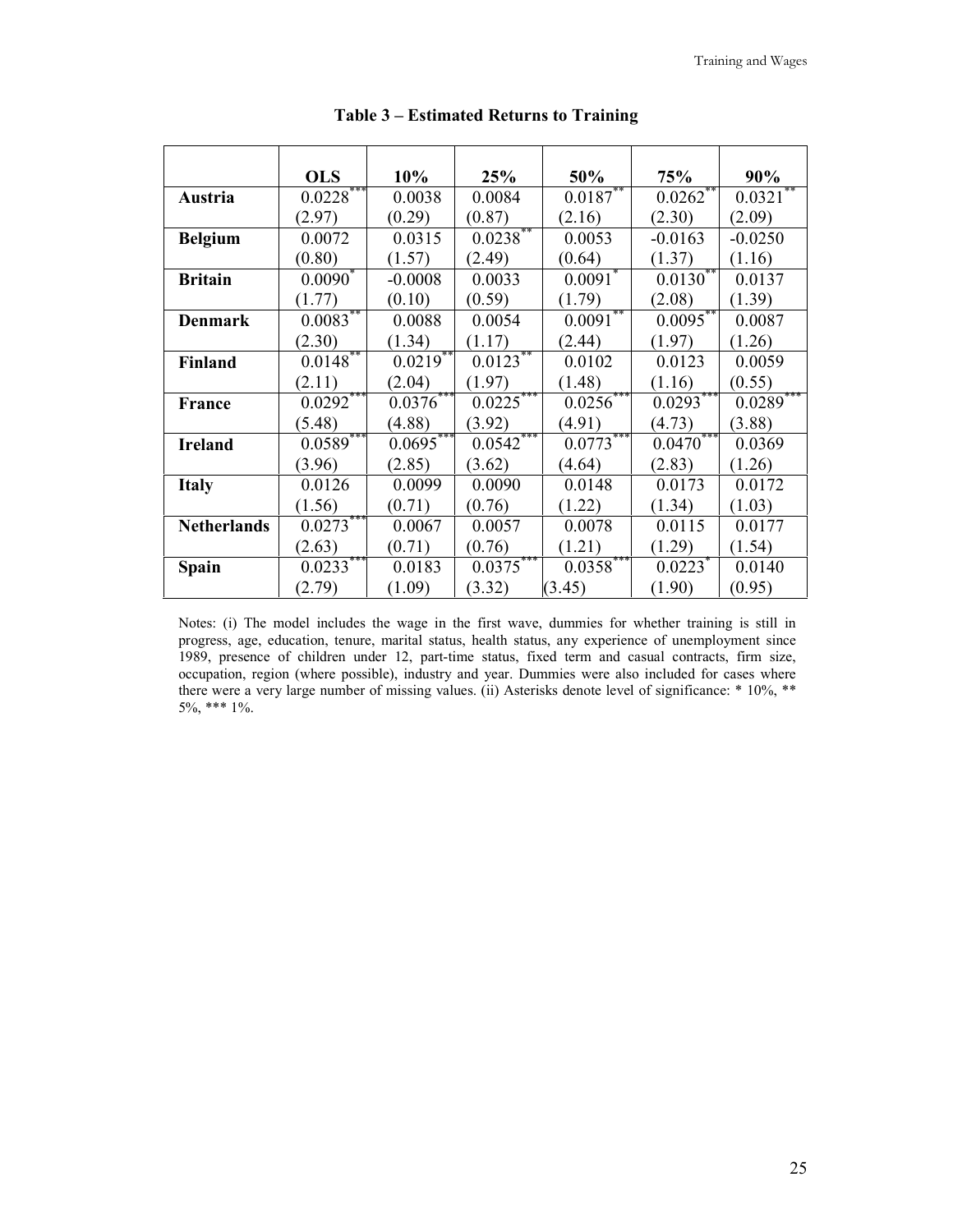|                    |                 | Table + T lests of Equality of Ketariis to Training |                 |                 | Test of joint equality of all         |
|--------------------|-----------------|-----------------------------------------------------|-----------------|-----------------|---------------------------------------|
|                    | $\theta$ = 0.25 | $\theta = 0.50$                                     | $\theta = 0.75$ | $\theta = 0.90$ | coefficients on the training variable |
| Austria            |                 |                                                     |                 |                 | $\overline{F(4,2366)=0.82}$           |
| $\theta = 0.10$    | 0.17            | 1.50                                                | 2.16            | 2.11            |                                       |
| $\theta = 0.25$    |                 | 1.59                                                | 2.08            | 1.96            |                                       |
| $\theta=0.50$      |                 |                                                     | 0.60            | 0.74            |                                       |
| $\theta = 0.75$    |                 |                                                     |                 | 0.18            |                                       |
| <b>Belgium</b>     |                 |                                                     |                 |                 | $F(4, 1760) = 2.78**$                 |
| $\theta = 0.10$    | 0.22            | 1.90                                                | 4.91**          | $4.11**$        |                                       |
| $\theta = 0.25$    |                 | 4.93**                                              | 10.13***        | 5.09**          |                                       |
| $\theta = 0.50$    |                 |                                                     | $4.08**$        | 2.14            |                                       |
| $\theta = 0.75$    |                 |                                                     |                 | 0.21            |                                       |
| <b>Britain</b>     |                 |                                                     |                 |                 | $F(4, 3351) = 0.70$                   |
| $\theta = 0.10$    | 0.41            | 1.65                                                | 2.25            | 1.44            |                                       |
| $\theta = 0.25$    |                 | 1.58                                                | 1.90            | 0.95            |                                       |
| $\theta = 0.50$    |                 |                                                     | 0.45            | 0.22            |                                       |
| $\theta=0.75$      |                 |                                                     |                 | $0.01\,$        |                                       |
| <b>Denmark</b>     |                 |                                                     |                 |                 | $F(4, 2414) = 0.26$                   |
| $\theta=0.10$      | 0.36            | $0.00\,$                                            | 0.01            | 0.00            |                                       |
| $\theta = 0.25$    |                 | 0.75                                                | 0.53            | 0.17            |                                       |
| $\theta = 0.50$    |                 |                                                     |                 | $0.00\,$        |                                       |
| $\theta = 0.75$    |                 |                                                     | 0.01            |                 |                                       |
|                    |                 |                                                     |                 | 0.02            |                                       |
| Finland            | $1.00\,$        | 1.12                                                | 0.49            | 1.12            | $F(4,1821) = 0.39$                    |
| $\theta=0.10$      |                 |                                                     |                 |                 |                                       |
| $\theta = 0.25$    |                 | 0.11                                                | 0.00            | 0.28            |                                       |
| $\theta = 0.50$    |                 |                                                     | 0.06            | 0.14            |                                       |
| $\theta = 0.75$    |                 |                                                     |                 | 0.33            |                                       |
| France             |                 |                                                     |                 |                 | $F(4, 5267) = 1.22$                   |
| $\theta = 0.10$    | $4.61**$        | 2.22                                                | 0.92            | 0.74            |                                       |
| $\theta = 0.25$    |                 | 0.36                                                | 0.95            | 0.56            |                                       |
| $\theta = 0.50$    |                 |                                                     | 0.43            | 0.18            |                                       |
| $\theta = 0.75$    |                 |                                                     |                 | $0.00\,$        |                                       |
| Ireland            |                 |                                                     |                 |                 | $F(4, 1885) = 1.19$                   |
| $\theta = 0.10$    | 0.46            | 0.08                                                | 0.66            | 0.72            |                                       |
| $\theta = 0.25$    |                 | 1.76                                                | 0.13            | 0.30            |                                       |
| $\theta = 0.50$    |                 |                                                     | $3.40*$         | 1.80            |                                       |
| $\theta = 0.75$    |                 |                                                     |                 | 0.15            |                                       |
| <b>Italy</b>       |                 |                                                     |                 |                 | $F(4, 4433) = 0.10$                   |
| $\theta = 0.10$    | 0.01            | 0.11                                                | 0.21            | 0.14            |                                       |
| $\theta = 0.25$    |                 | 0.26                                                | 0.37            | 0.20            |                                       |
| $\theta = 0.50$    |                 |                                                     | 0.05            | 0.02            |                                       |
| $\theta = 0.75$    |                 |                                                     |                 | 0.00            |                                       |
| <b>Netherlands</b> |                 |                                                     |                 |                 | $F(4, 4971) = 0.23$                   |
| $\theta = 0.10$    | 0.01            | 0.01                                                | 0.15            | 0.53            |                                       |
| $\theta$ = 0.25    |                 | 0.10                                                | 0.37            | 0.88            |                                       |
| $\theta = 0.50$    |                 |                                                     | 0.26            | 0.74            |                                       |
| $\theta = 0.75$    |                 |                                                     |                 | 0.36            |                                       |
| <b>Spain</b>       |                 |                                                     |                 |                 | $F(4, 4332) = 1.07$                   |
| $\theta = 0.10$    | 1.70            | 1.04                                                | 0.05            | 0.04            |                                       |
| $\theta = 0.25$    |                 | 0.03                                                | 1.40            | 1.84            |                                       |
| $\theta = 0.50$    |                 |                                                     | 1.77            | 1.91            |                                       |
| $\theta = 0.75$    |                 |                                                     |                 | 0.41            |                                       |

**Table 4 – F tests of Equality of Returns to Training**

Notes: Asterisks denote level of significance: \* 10%, \*\* 5%, \*\*\* 1%.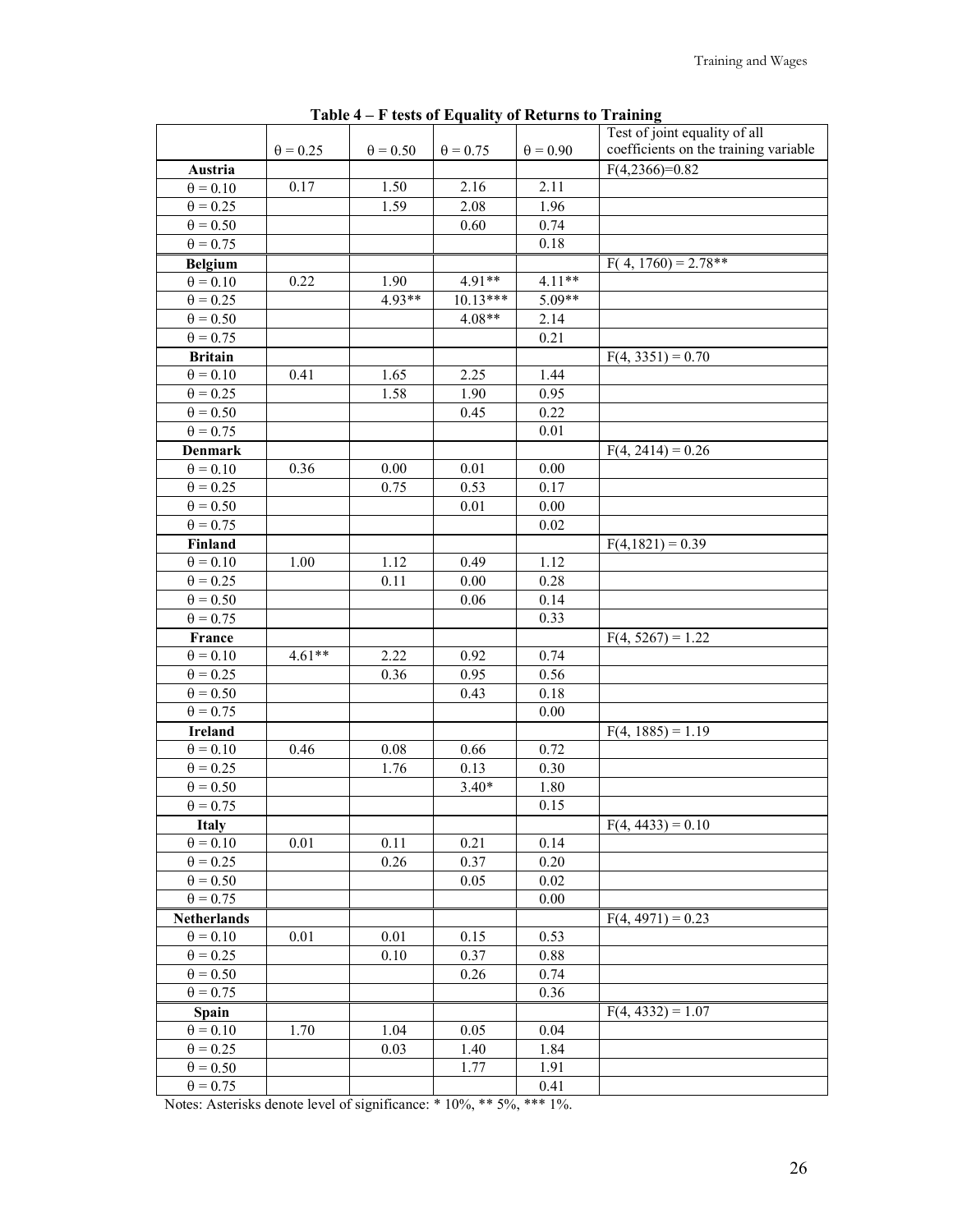|                    |                       | <b>OLS</b>            | 10%                    | 25%                   | 50%                    | 75%                    | 90%                     |
|--------------------|-----------------------|-----------------------|------------------------|-----------------------|------------------------|------------------------|-------------------------|
| Austria            | $2nd$ level           | 0.0182                | $-0.0277$              | $0.0305$ *            | $0.0454***$            | $0.0502$ <sup>*</sup>  | 0.0144                  |
|                    |                       | (1.17)                | (1.05)                 | (1.99)                | (2.68)                 | (2.79)                 | (0.52)                  |
|                    | $3^{\text{rd}}$ level | $0.0668$ <sup>*</sup> | 0.0628                 | 0.0567                | 0.0571                 | $0.1274$ <sup>*</sup>  | $0.1171$ <sup>*</sup>   |
|                    |                       | (2.41)                | (1.36)                 | (1.81)                | (1.53)                 | (2.78)                 | (1.71)                  |
| <b>Belgium</b>     | $2nd$ level           | 0.0113                | $-0.0182$              | 0.0013                | 0.0147                 | 0.0052                 | 0.0259                  |
|                    |                       | (0.96)                | (0.95)                 | (0.09)                | (1.15)                 | (0.32)                 | (1.04)                  |
|                    | $3rd$ level           | $0.0754$ *            | $0.0497$ *             | 0.0475                | $0.0589$ **            | 0.0713                 | $0.1098^{**}$           |
|                    |                       | (4.95)                | (2.09)                 | (2.67)                | (3.68)                 | (3.72)                 | (3.68)                  |
| <b>Britain</b>     | $2nd$ level           | $-0.0303**$           | $-0.0138$              | $-0.0103$             | $-0.02\overline{46}^*$ | $-0.0304$ <sup>*</sup> | $-0.043\overline{4}^*$  |
|                    |                       | (2.09)                | (0.70)                 | (0.68)                | (1.97)                 | (1.92)                 | (1.83)                  |
|                    | $3rd$ level           | 0.0046                | $-0.0001$              | 0.0111                | $-0.0056$              | 0.0028                 | 0.0079                  |
|                    |                       | (0.38)                | (0.01)                 | (0.74)                | (0.54)                 | (0.20)                 | (0.33)                  |
| <b>Denmark</b>     | $2nd$ level           | 0.0243                | $-0.0181$              | 0.0142                | 0.0127                 | 0.0303                 | $0.0704$ <sup>*</sup>   |
|                    |                       | (2.27)                | (1.07)                 | (1.34)                | (1.11)                 | (2.19)                 | (2.79)                  |
|                    | $3rd$ level           | $0.0594$ <sup>*</sup> | 0.0083                 | 0.0415                | 0.0355                 | 0.0718                 | 0.1446                  |
|                    |                       | (4.49)                | (0.39)                 | (2.95)                | (2.38)                 | (3.65)                 | (4.73)                  |
| <b>Finland</b>     | $2nd$ level           | $0.0347**$            | $0.0771$ <sup>**</sup> | $0.0386^{*}$          | 0.0138                 | 0.0074                 | 0.0091                  |
|                    |                       | (2.45)                | (2.94)                 | (2.38)                | (0.97)                 | (0.42)                 | (0.39)                  |
|                    | $3rd$ level           | $0.0592**$            | $0.0824$ *             | $0.0655$ **           | $0.0465$ **            | 0.0290                 | 0.0386                  |
|                    |                       | (3.21)                | (2.35)                 | (3.24)                | (2.44)                 | (1.26)                 | (1.12)                  |
| France             | $2nd$ level           | $0.0504***$           | $0.0588***$            | $0.0487***$           | $0.0314***$            | $0.0351$ **            | $0.0659***$             |
|                    |                       | (5.47)                | (3.75)                 | (5.31)                | (4.04)                 | (4.21)                 | (4.72)                  |
|                    | $3rd$ level           | $0.1524$ <sup>*</sup> | 0.1795                 | 0.1352                | 0.0865                 | 0.1116                 | $0.1563$ <sup>*</sup>   |
|                    |                       | (11.86)               | (7.66)                 | (10.29)               | (6.68)                 | (7.48)                 | (6.95)                  |
| <b>Ireland</b>     | $2nd$ level           | 0.0359                | 0.0278                 | 0.0142                | $0.0302^*$             | 0.0478                 | $0.0511$ <sup>*</sup>   |
|                    |                       | (2.37)                | (1.07)                 | (0.85)                | (1.78)                 | (2.14)                 | (1.86)                  |
|                    | $3rd$ level           | 0.1277                | $0.1106^*$             | $0.1158$ <sup>*</sup> | $0.1138$ <sup>*</sup>  | 0.1293                 | $0.1947$ *              |
|                    |                       | (5.35)                | (2.45)                 | (4.88)                | (4.33)                 | (3.24)                 | (3.63)                  |
| <b>Italy</b>       | $2nd$ level           | 0.0111                | $0.0365$ **            | $0.0305***$           | $0.0197**$             | 0.0142                 | 0.0012                  |
|                    |                       | (1.45)                | (2.65)                 | (3.37)                | (2.43)                 | (1.32)                 | (0.09)                  |
|                    | $3rd$ level           | $0.1074$ <sup>*</sup> | $0.1563$ <sup>*</sup>  | $0.1502$ <sup>*</sup> | $0.1014$ <sup>*</sup>  | 0.0815                 | $0.1010^{**}$           |
|                    |                       | (6.56)                | (5.12)                 | (7.44)                | (4.33)                 | (3.60)                 | (2.62)                  |
| <b>Netherlands</b> | $2nd$ level           | $0.0280^*$            | 0.0034                 | $-0.0015$             | $-0.0001$              | 0.0123                 | $0.0336^{*}$            |
|                    |                       | (2.03)                | (0.22)                 | (0.18)                | (0.02)                 | (1.41)                 | (2.76)                  |
|                    | $3rd$ level           | $0.1663$ *            | $0.0956$ **            | $0.0522$ <sup>*</sup> | $0.0494***$            | $0.0863$ <sup>*</sup>  | $0.1135***$             |
|                    |                       | (9.09)                | (4.16)                 | (4.44)                | (4.39)                 | (6.10)                 | (6.11)                  |
| <b>Spain</b>       | $2nd$ level           | $0.0452$ **           | $0.0633$ **            | $0.0364$ *            | 0.0371                 | $0.0452$ *             | $0.0354$ *              |
|                    |                       | (4.01)                | (3.25)                 | (2.45)                | (2.73)                 | (3.22)                 | (1.75)                  |
|                    | $3rd$ level           | $0.0876*$             | $0.0861**$             | $0.0756$ <sup>*</sup> | $0.0692***$            | $0.0855$ *             | $0.10\overline{48}$ *** |
|                    |                       | (6.68)                | (4.16)                 | (4.66)                | (4.91)                 | (5.20)                 | (4.88)                  |

#### **Table 5 – Estimated Returns to Education**

Notes: (i) The model includes the wage in the first wave, accumulated training, dummies for whether training is still in progress, age, tenure, marital status, health status, any experience of unemployment since 1989, presence of children under 12, part-time status, fixed term and casual contracts, firm size, occupation, region (where possible), industry and year. Dummies were also included for cases where there were a very large number of missing values. (ii) Asterisks denote level of significance: \* 10%, \*\* 5%, \*\*\* 1%.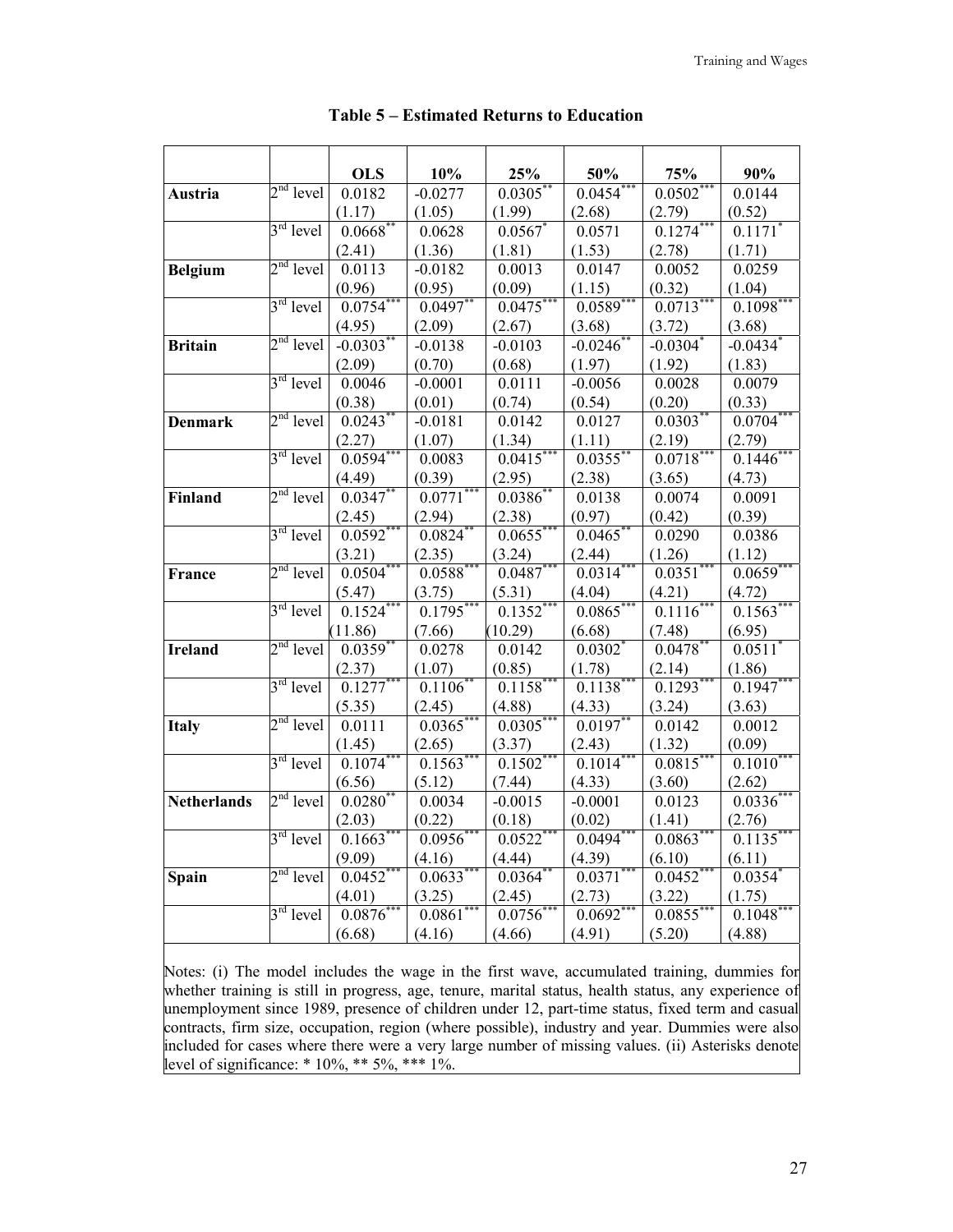#### **DATA APPENDIX: Selection of estimating samples**

Unless otherwise stated, we applied the initial selection described in Section 3 of the text. We then dropped observations with missing or invalid data on the variables in the wage equations, that is principally: training, fixed term or casual contract, occupation, industry, region, establishment size, tenure, part-time status, education, health status, marital status and presence of children. Where the number of missing values was substantial, we also included a dummy variable for missing value observations in order to preserve the sample sizes. Finally, we kept only continuous sequences of observations from the first wave (usually ECHP wave 1) to ensure a complete record of training for each individual. The table details the number of observations remaining at each of these selection stages.

| <b>Country</b> | Initial no.<br>of obs<br>after first<br>selection | No. of<br>obs<br>with<br>valid<br>data | <b>Additional</b><br>selections<br>used | <b>Included</b><br>missing<br>value<br>dummies                | <b>Included</b><br>waves | No. of obs<br>[ind] after<br>selection of<br>continuing<br>spells | Other<br>comments                                                                                                                               |
|----------------|---------------------------------------------------|----------------------------------------|-----------------------------------------|---------------------------------------------------------------|--------------------------|-------------------------------------------------------------------|-------------------------------------------------------------------------------------------------------------------------------------------------|
| Austria        | 3189                                              | 3029                                   |                                         |                                                               | $3-6$                    | 2413 [804]                                                        |                                                                                                                                                 |
| Belgium        | 3406                                              | 2680                                   |                                         | Size                                                          | $2-6$                    | 1809 [603]                                                        |                                                                                                                                                 |
| <b>Britain</b> | 5569                                              | 4246                                   | Wave 6<br>deleted.                      | Industry,<br>Fixed<br>Term/Casu<br>al contract                | $2 - 5$                  | 3407 [1001]                                                       | No selection on<br>training<br>intensity<br>missing for<br>approx. half<br>training events.<br>Intensity not<br>used.<br>Training not<br>dated. |
| Denmark        | 3249                                              | 3126                                   |                                         | Industry                                                      | $2 - 6$                  | 2461 [715]                                                        |                                                                                                                                                 |
| Finland        | 2386                                              | 2282                                   |                                         | Industry,<br>Occupation                                       | $4-6$                    | 1871 [788]                                                        |                                                                                                                                                 |
| France         | 7483                                              | 6589                                   |                                         | Fixed<br>Term/<br>Casual,<br>Size,<br>Occupation<br>,Industry | $2-6$                    | 5322 [1557]                                                       | Training is not<br>dated.                                                                                                                       |
| Ireland        | 2729                                              | 2643                                   |                                         | Region                                                        | $2 - 6$                  | 1932 [598]                                                        |                                                                                                                                                 |
| Italy          | 6944                                              | 6173                                   |                                         |                                                               | $2 - 6$                  | 4489 [1306]                                                       |                                                                                                                                                 |
| Netherlands    | 7038                                              | 6719                                   |                                         | Industry                                                      | $2-6$                    | 5017 [1288]                                                       | No training<br>finish dates or<br>intensity<br>available.                                                                                       |
| Spain          | 6445                                              | 6296                                   |                                         | Region                                                        | $2 - 6$                  | 4384 [1324]                                                       |                                                                                                                                                 |